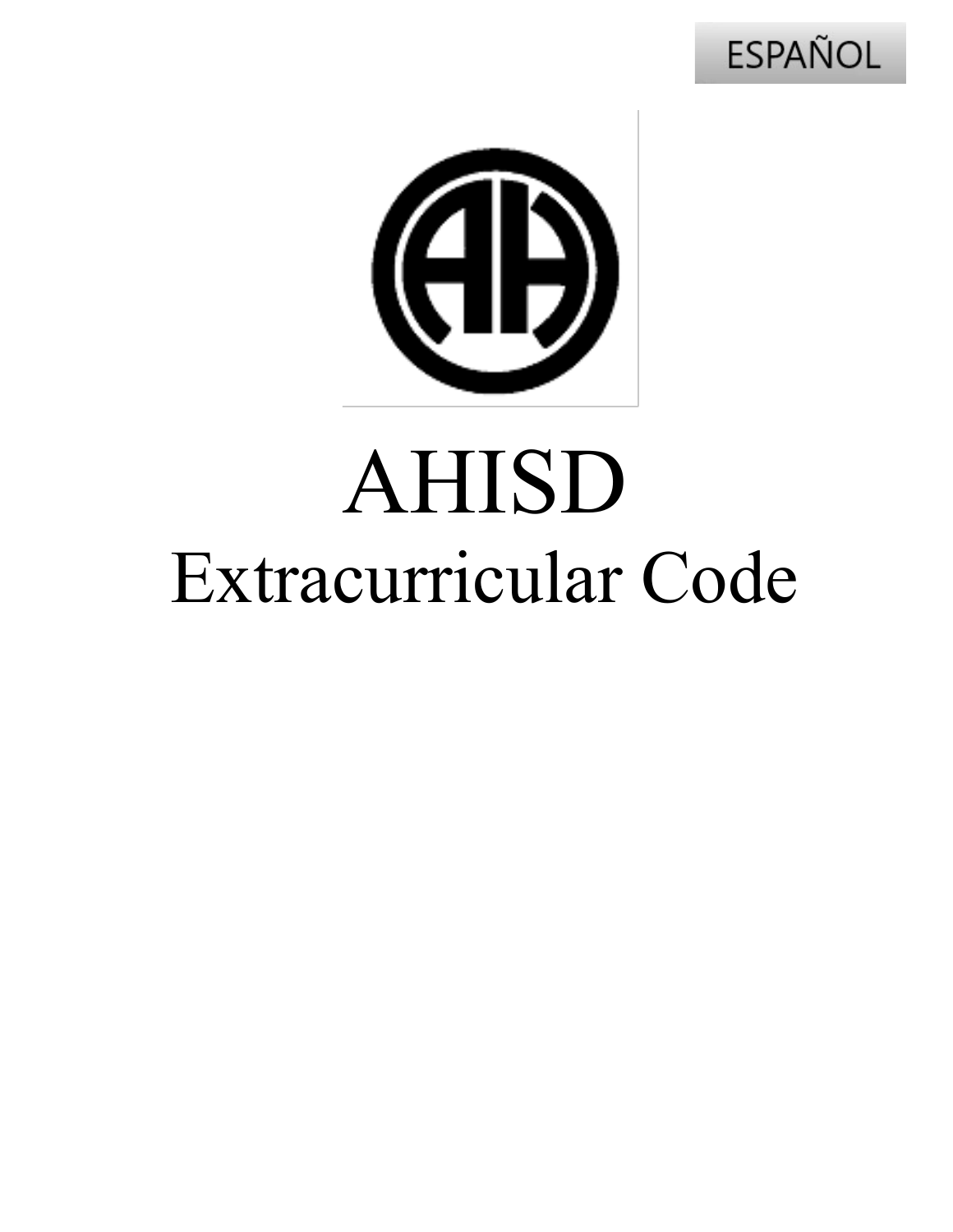#### **TABLE OF CONTENTS**

| <b>OVERVIEW</b>                             | $\overline{4}$ |
|---------------------------------------------|----------------|
| <b>VIOLATIONS</b>                           | 6              |
| <b>VERIFICATION OF FACTS</b>                | 9              |
| PROCEDURE FOR VERIFYING FACTUAL INFORMATION | 10             |
| <b>CONTRACT</b>                             | 11             |
| NOTICE OF CONFERENCE                        | 12             |
| <b>ROLE OF PARENTS</b>                      | 13             |
| FAQ ON EXTRACURRICULAR CODE                 | 15             |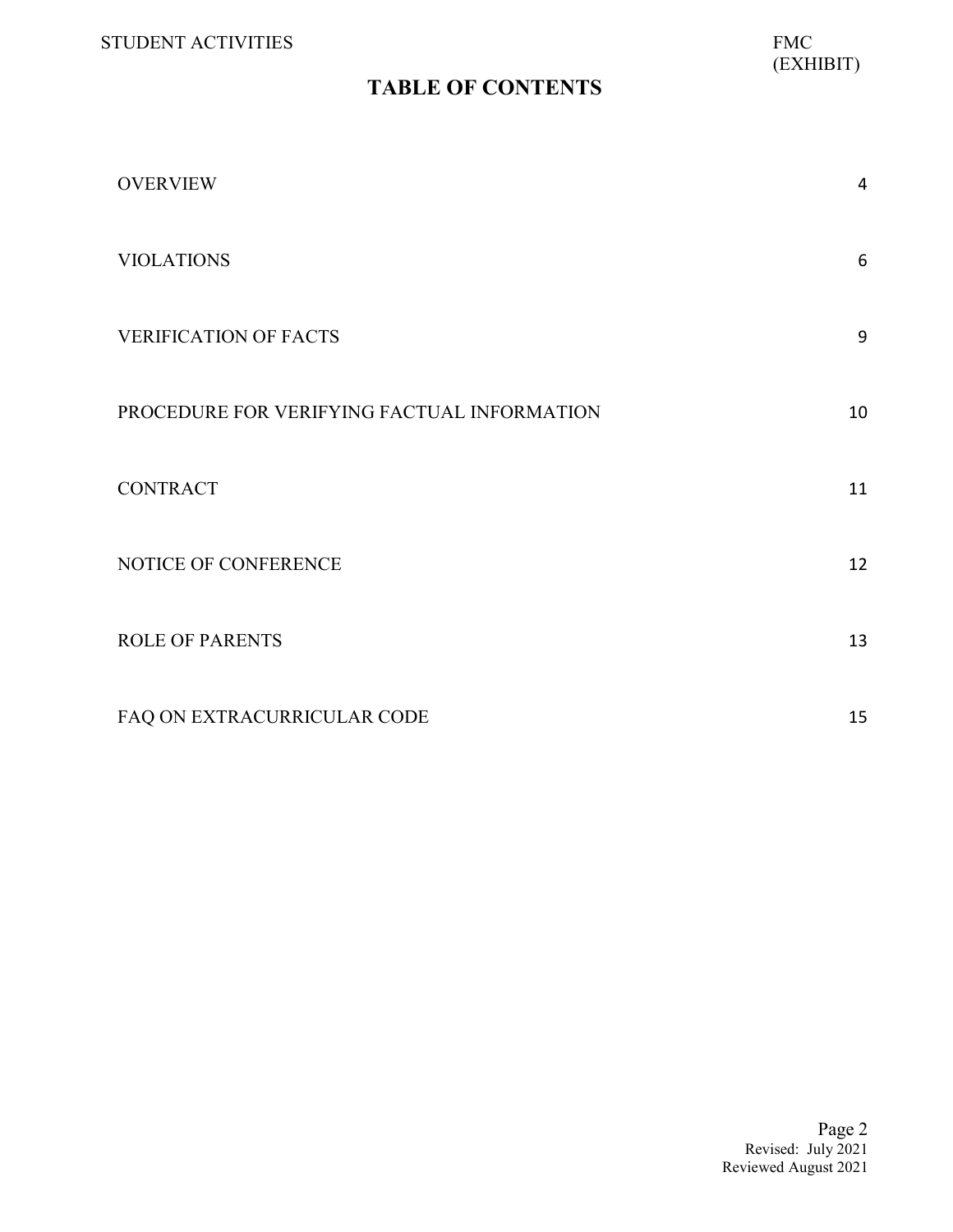# <span id="page-2-0"></span>**OVERVIEW**

Alamo Heights ISD is committed to providing numerous opportunities for students to access the benefits of participation in extracurricular activities. Participation in these opportunities provides our students with many experiences to learn and practice responsibility, integrity, leadership, perseverance, respect, collegiality, and directly supports the work of our district in the creation of the Profile of an AHISD Learner. We believe that these experiences enrich and enhance a student's development in each one of the tenets of the Profile of a Learner:

- Communicate and Collaborate
- Develop a Healthy Sense of Self
- Employ Skills for Life
- Engage Socially and Globally in a Constructive Manner
- Seek Knowledge and Understanding
- Think Critically and Creatively

Opportunities to participate in extracurricular activities provide students with particular experiences to develop these attributes through leadership and membership on a team. Maintaining high standards of personal conduct as a member of a team that represents Alamo Heights ISD is essential to achieve these ends. Thus, the AHISD Extracurricular Code is intended to help students to maintain high standards of personal conduct and to hold themselves accountable in the event such standards are not maintained. Our role as a school district is to work together with students and parents to encourage and to support healthy choices, to learn from mistakes, and to develop character through the process of growing into the Profile of a Learner.

Participation in these extracurricular opportunities is a privilege and not a right. Students are not required to participate in extracurricular activities as a condition of graduation from high school or for promotion to the next grade level. These extracurricular groups represent Alamo Heights ISD to the community at large, so with this privilege comes the expectation and requirement that students demonstrate outstanding character in our students, both inside and outside of school. *Students who participate in extracurricular activities represent the school district at all times; therefore, students and their parents recognize and accept that the expectations for students involved in extracurricular activities exceed the expectations for the general student body*.

We believe that AHISD is responsible for educating and counseling students on the importance of upholding this Extracurricular Code and the potential consequences inflicted on themselves, their families, and their respective teammates should they choose to violate the Code. It is also the intent of the Code to identify a clearly defined course of action for students, supported by a process of leveled offenses, to help students understand that a one-time mistake does not need to result in a permanent pattern in life.

In all instances of an alleged violation of the Extracurricular Code, the student will be provided due process. The process for determining that a violation of the Code occurred will be established by the principal on his / her campus based on the investigation procedures outlined in this document. Parents and students understand that violations of the rules and expectations set forth in the Code will result in corrective and/or disciplinary action.

> Page 3 Revised: July 2021 Reviewed August 2021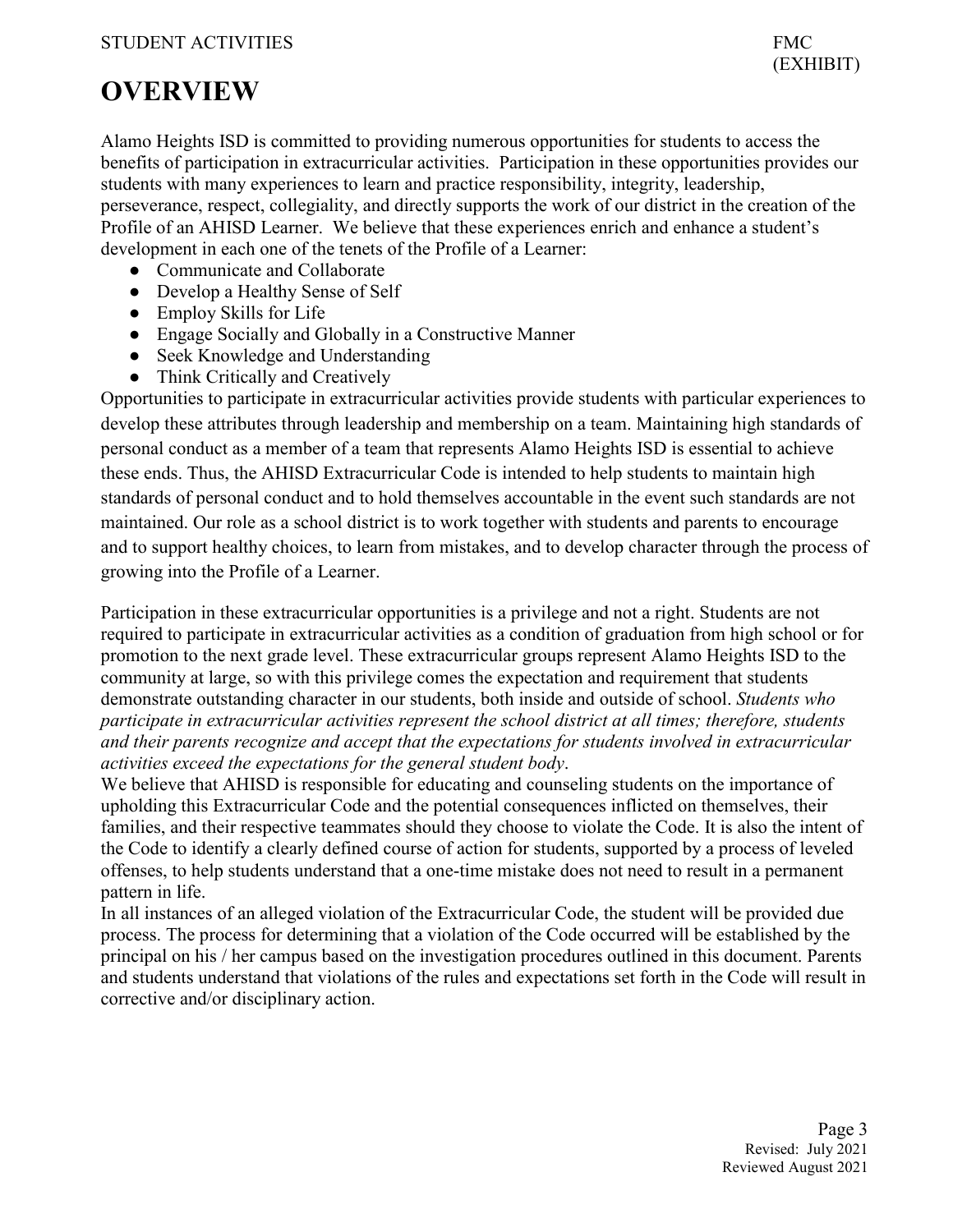#### **DISTRICT EXPECTATIONS FOR ENFORCEMENT**

In order to promote a fair, equitable system to support our student leaders, it is an expectation that all coaches and program sponsors clearly communicate the guidelines found within the Extracurricular Code through a parent meeting prior to the start of each season or school year. At this meeting, coaches/sponsors will proactively outline the expectations for students participating in extracurricular activities. As adults, we must work together to help students maintain high standards of personal conduct as members of a team representing Alamo Heights ISD. These high standards of conduct are essential to achieving the benefits of participating in the extracurricular activity.

The consistent enforcement of the Code is essential to supporting our student leaders as they make choices about their behavior. Therefore, our AHISD coaches, directors, club sponsors, and teachers are committed to consistently enforcing these guidelines. We ask students to be equally committed to holding themselves and their teammates accountable for enforcing these guidelines.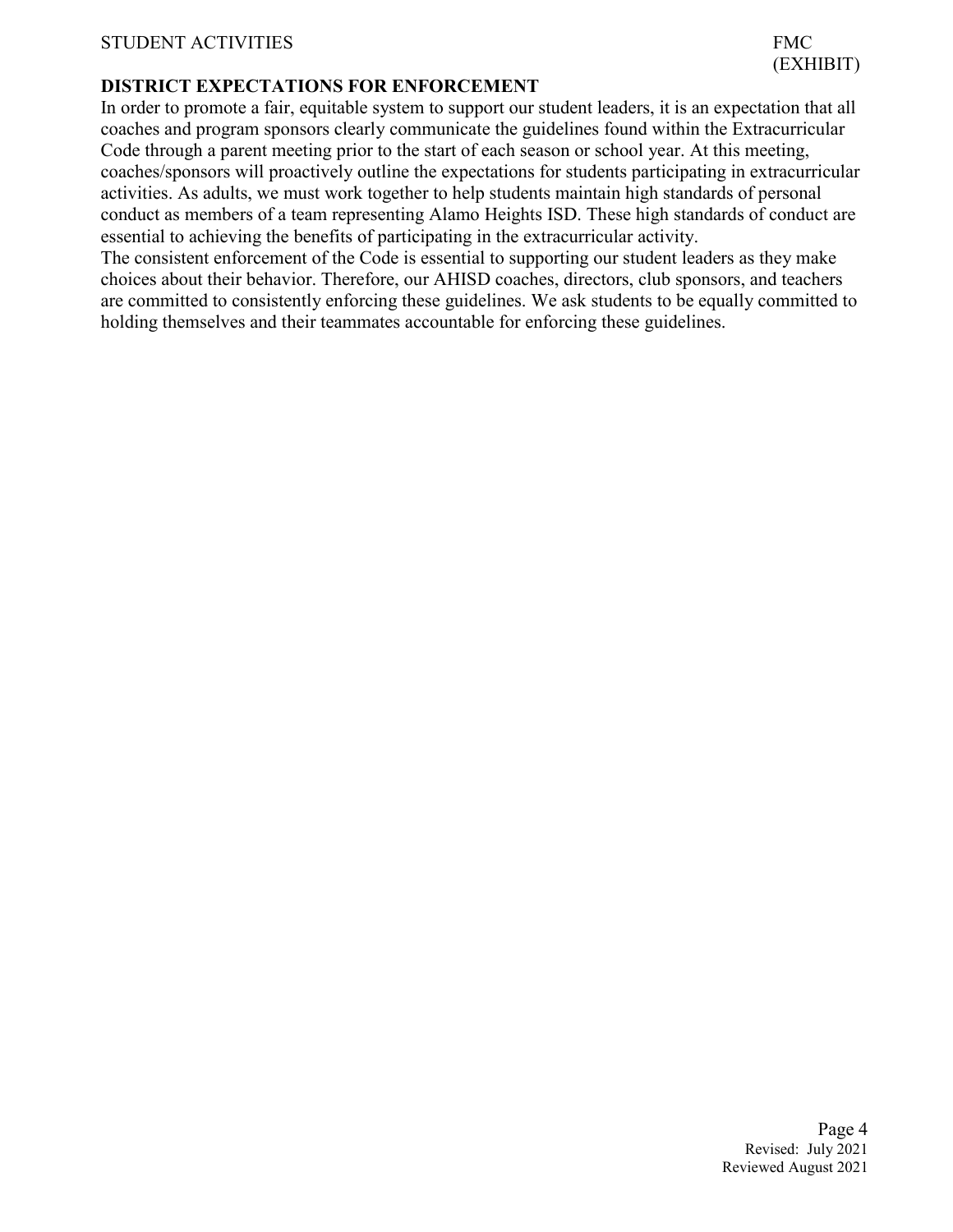# <span id="page-4-0"></span>**VIOLATIONS**

#### **Drug, Alcohol and Tobacco/E-cigarettes/Vaping**

No extracurricular participant shall, **while off campus**, sell, give, deliver, use, possess, or be under the influence of alcohol, or any controlled (or otherwise illegal) substance. In addition, no extracurricular participant shall participate in an event where alcohol or any controlled (or otherwise illegal) substance is provided to and/or openly consumed by minors. (If students find themselves in these situations, they should remove themselves immediately). *Note: on campus infractions are covered by the AHISD Student Code of Conduct. Timeline for consequence begins after the completion of the investigation of the allegation by campus administrators.* 

#### *In-season Offenses:*

● First Offense: Note: Each of these following parts must be completed before reinstatement may occur.

(1) One-week suspension of the student from participation in extracurricular activities (Note: students may still participate in practice during the class period and after school) and,

- (2) two counseling sessions with an AHISD counselor (at least 30 minutes each) and,
- (3) five lunch detentions and,
- (4) four hours of community service (must secure prior approval from administration).
- Second Offense: Note: Each of these following parts must be completed before reinstatement may occur.

(1) Four-week suspension of the student from participation in extracurricular activities (Note: students may still participate in practice during the class period and after school) and,

- (2) four counseling sessions with an AHISD counselor (at least 30 minutes each) and,
- (3) ten lunch detentions and,

(4) eight hours of community service (must secure prior approval from administration).

• Third Offense (or more): Suspension of student from participation in extracurricular activities for up to six months (and possible removal for up to one full year).

*Out-of-season Offenses (for athletics):* These consequences for Out-of-season Offenses (for athletics) apply to "Mistreatment" and "Conduct...Punishable as…" below. Note: Each of these following parts must be completed before reinstatement may occur.

- (1) Student athletes violating the Extracurricular Code during off-season will have the same leveled consequences as In-season offenses; however, their suspension will be from participation in team practice *during the athletic period*. Instead of participating in team practice during the period, student athletes will engage in conditioning activities related to the sport or activity and,
- (2) two counseling sessions with the AHISD counselor (at least 30 minutes each) and,
- (3) five lunch detentions and,
- (4) four hours of community service (must secure prior approval from administration).

#### **Mistreatment**

No extracurricular participant shall, **while off campus**, engage in any of the five forms of mistreatment (exclusion, put-downs, bullying (see FFI(LEGAL), unwanted physical contact, or acts against any other persons), including mistreatment through digital technology. *On campus infractions are violations of the Code of Conduct*.

Mistreatment specifically violates the Extracurricular Code if it meets the criteria outlined in FFI(LEGAL).

(EXHIBIT)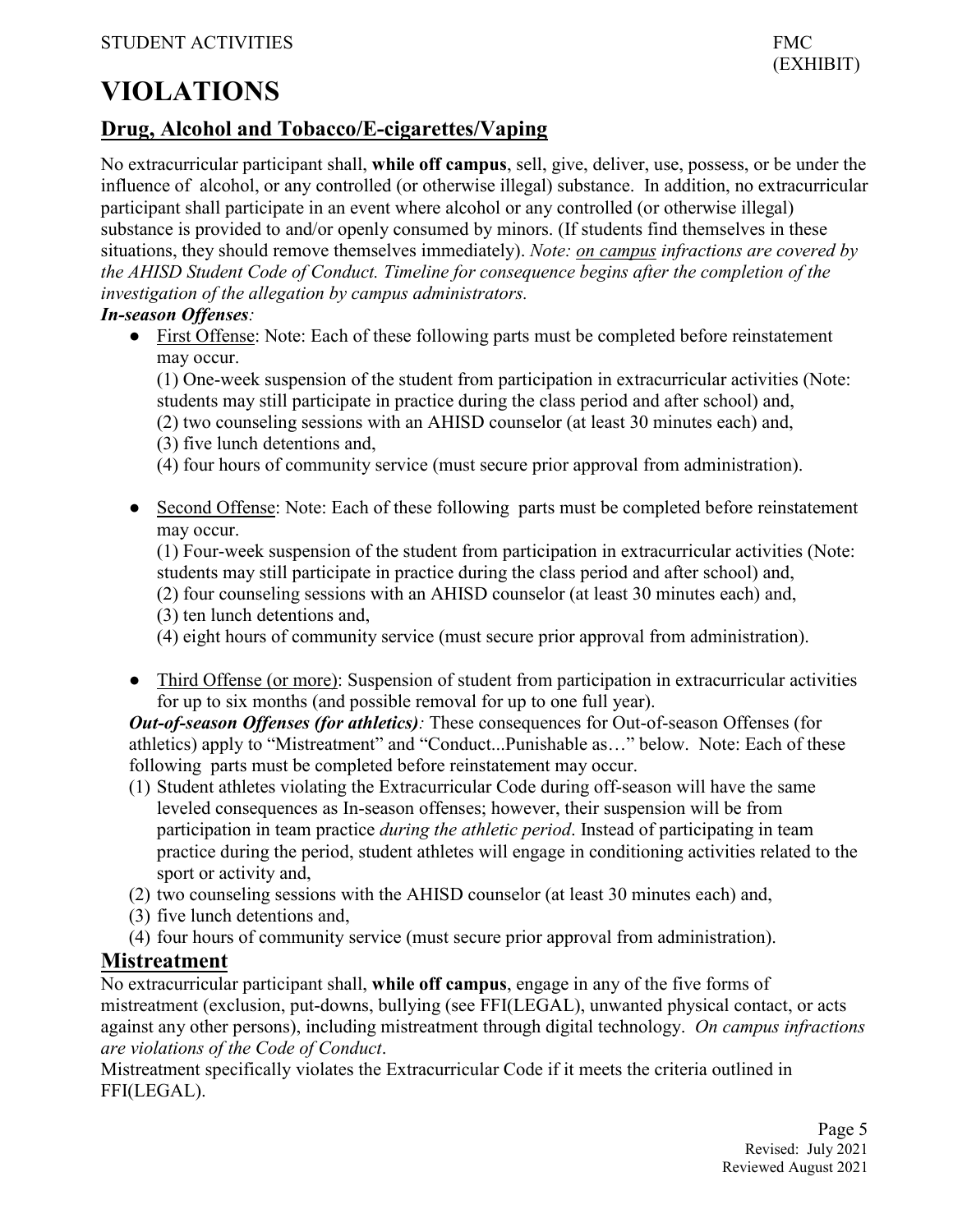#### **Harassment**

No extracurricular participant shall, *while off campus*, engage in prohibited harassment *of a student* as defined by FFH(LOCAL).

Consequences for mistreatment and harassment.

• First Offense: Note: Each of these following parts must be completed before reinstatement may occur.

(1) One-week suspension of the student from participation in extracurricular activities (Note: students may still participate in practice during the class period and after school) and,

- (2) two counseling sessions with an AHISD counselor (at least 30 minutes each) and,
- (3) five lunch detentions and,
- (4) four hours of community service (must secure prior approval from administration).
- Second Offense: Note: Each of these following parts must be completed before reinstatement may occur.

(1) Three-week suspension of the student from participation in extracurricular activities (Note: students may still participate in practice during the class period and after school) and,

- (2) three counseling sessions with an AHISD counselor (at least 30 minutes each) and,
- (3) ten lunch detentions and,

(4) eight hours of community service (must secure prior approval from administration).

• Third Offense: Six-week suspension from participation extracurricular activities (and possible removal for up to one full year, depending on the severity of the offense)

#### **Conduct Described in the AHISD Student Code of Conduct as Punishable as a Misdemeanor or Felony**

● First Offense: Note: Each of these following parts must be completed before reinstatement may occur.

(1) One-week suspension of the student from participation in extracurricular activities (Note: students may still participate in practice during the class period and after school) and,

(2) two counseling sessions with the AHISD counselor (at least 30 minutes each) and,

- (3) five lunch detentions and,
- (4) four hours of community service (must secure prior approval from administration).
- Second Offense: Note: Each of these following parts must be completed before reinstatement may occur.

(1) Four-week suspension of the student from participation in extracurricular activities (Note: students may still participate in practice during the class period and after school) and,

- (2) four counseling sessions with an AHISD counselor (at least 30 minutes each) and,
- (3) ten lunch detentions and,

(4) eight hours of community service (must secure prior approval from administration).

• Third Offense: Suspension of the student from participation in extracurricular activities for up to six months (and possible removal for up to one full year, depending on the severity of the offense).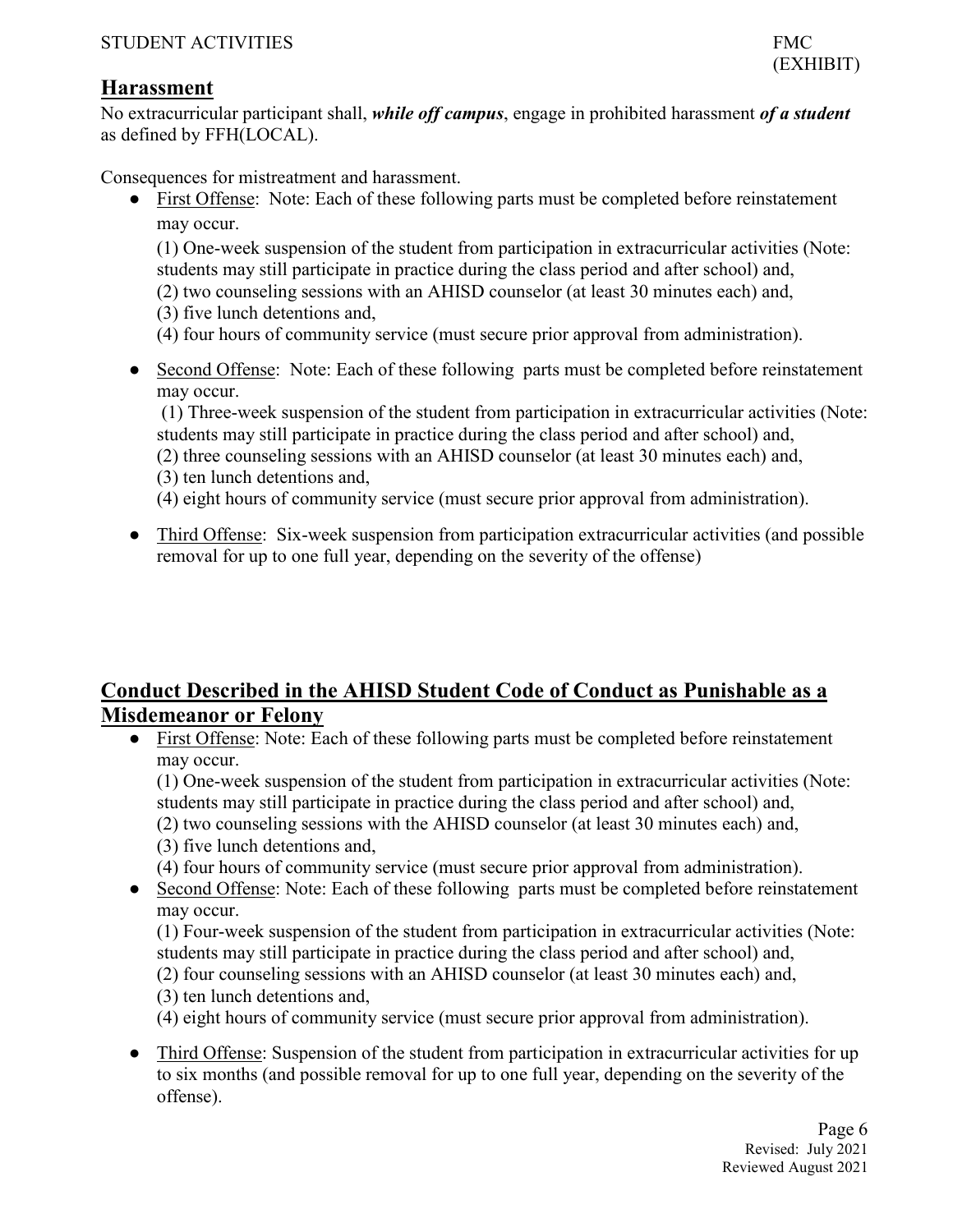**Note for all kinds of violations: AHHS semester exam exemption guidelines contain criteria about extra-curricular code violations, so consult those guidelines regarding semester exam exemptions.**

#### **Clarifications**

#### **1. Electronic communication**

AHISD expects students voluntarily participating in extracurricular activities to maintain the highest standards of conduct and strong character at all times consistent with the rules and requirements in this Code. To that end, students are not permitted to use any electronic communication, such as social media sites, e-mail, or texting, as a means to violate the Student Code of Conduct. Parents and students understand and agree that any student participating in an extracurricular activity who engages in electronic communication in violation of this Extracurricular Code and/or the Student Code of Conduct *(e.g*., online harassment or bullying, engagement in or promotion of illegal activities) will be subject to consequences, up to and including removal from an activity, consistent with the provisions set forth above.

#### **2. Constitution/Handbook for participation**

If a Constitution/Handbook for participation in an activity has been filed by the activity's sponsor with the principal, that Constitution may contain consequences for violations in addition to or greater than those described in this Extracurricular Code.

#### **3. Sponsor's discretion**

In addition to the consequences outlined in the Constitution/Handbook, each sponsor(s) has the discretion to increase the length of suspension outlined above or to permanently remove a student from participation when the student's misconduct would be detrimental in representing the activity, school, or community.

**4. Individual auditions or try-outs are not subject to suspensions, for Extracurricular Code violations, violations of constitution/handbook, and consequences assigned at a coach's** 

#### **discretion.**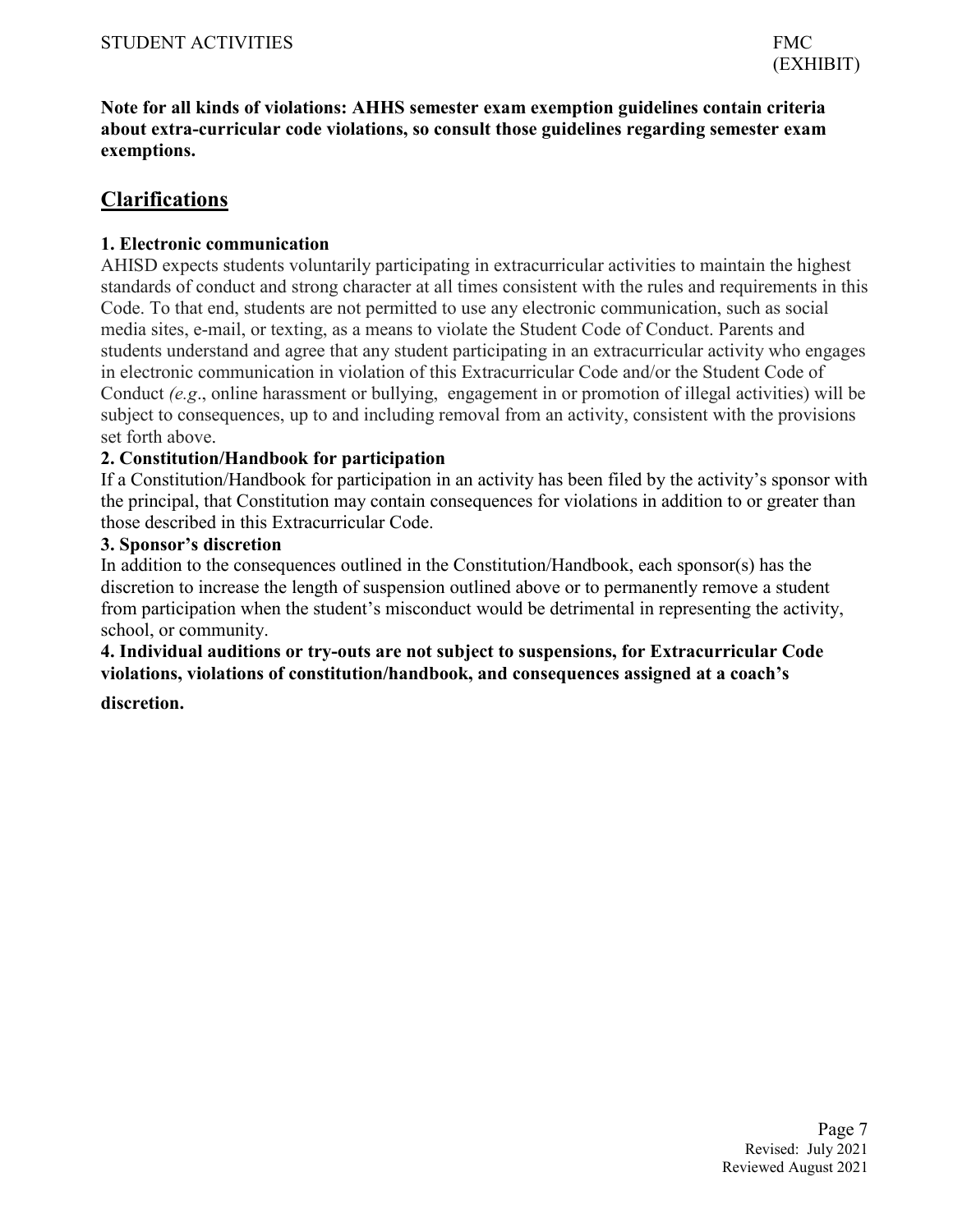# <span id="page-7-0"></span>**VERIFICATION OF FACTS**

Alamo Heights ISD promotes fair and equitable procedures for students alleged to have committed a violation of the Extracurricular Code and presume that students are innocent until proven guilty of a violation. Procedures will be universally applied when verifying facts and will take into consideration information from sources in the following ways:

**Anonymous complaints or allegations** will *not* be investigated for the purposes of Code violations, with the exception of mistreatment/bullying/harassment accusations.

**Oral or written complaints or allegations** concerning a student received by a coach, sponsor, or administrator that raise reasonable suspicion of a potential violation to the Code will be considered and verified by the campus principal, his/her designee, and, when necessary, the appropriate central office administrator. Club sponsors and coaches will be included at the appropriate time. A violation may be based on, but is not limited to, the following sources of information:

- A first-hand account of the violation by a district employee, or a law enforcement officer
- The student admitting the violation to a district employee
- A first-hand account of the violation by multiple, corroborating sources
- A photo that depicts the violation (sometimes dependent upon multiple, corroborating sources)
- A text or email that provides evidence of the violation

*Hearsay information may be considered where appropriate, but it will NOT be used as a determinative factor in the outcome of an investigation.*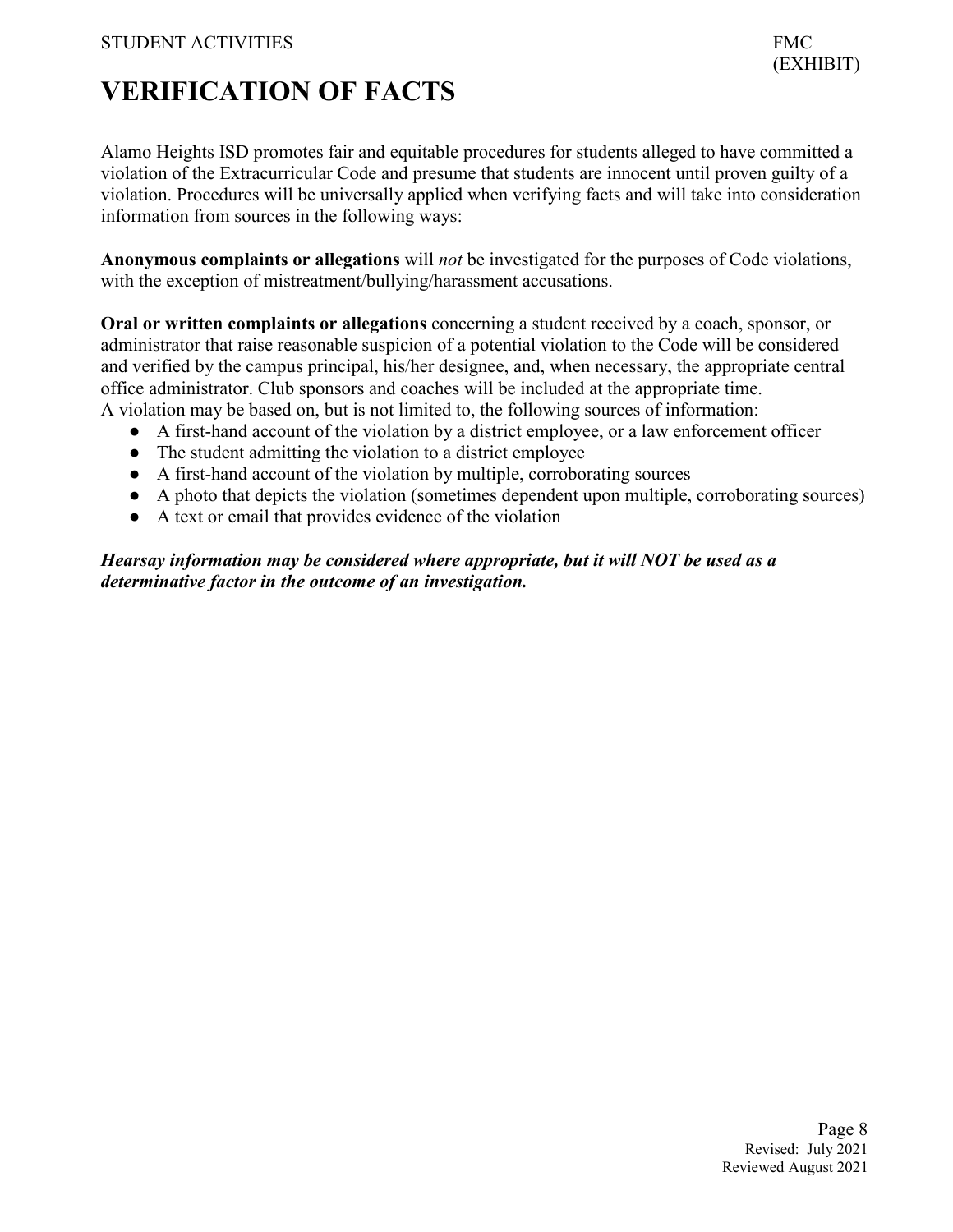#### <span id="page-8-0"></span>(EXHIBIT) PROCEDURE FOR VERIFYING FACTUAL INFORMATION

In all cases of reports of misconduct that may result in consequences for the student, an investigation shall occur to provide the student with reasonable opportunity for due process. School officials presume that students are innocent until proven guilty of a violation, so the procedures below are intended to offer basic fairness and efficacy in fact finding. The verification procedure shall be conducted by any one of the following: the coach, director, teacher(s), campus administrator, central office administrator, and/or any combination thereof. The investigation should be conducted as soon as possible after receipt of the complaint or allegations, but in no case shall the investigation commence any later than five (5) school business days from receipt.

The fact-finding procedures may include, but are not limited to, the following:

- 1. Upon receiving a report of an alleged violation, the school official(s) will conduct all necessary interviews with the person making the report, along with any other witnesses, to gather the facts needed to determine whether the accused student violated the Extracurricular Code. Whenever possible, the school official(s) should obtain written statements from such witnesses.
- 2. The school official(s) will also gather and review any other relevant documentation and physical evidence, if any, related to the investigation and retain a copy for the investigative file.
- 3. Upon completion of all necessary interviews, witness statements, and gathering of other documentation, the school official(s) will meet with the accused student to afford that student the opportunity to address each allegation investigated. The student should also be given the right to prepare and submit a written statement.
- 4. Once the student accused of the violation has responded, the school official(s) must then determine **whether a preponderance of the evidence gathered during the investigation demonstrates that Extracurricular Code has occurred**. *Preponderance of the evidence means that it is more likely than not that the misconduct occurred.* Before making a final determination, the school official(s) conducting the investigation will consult with a supervisor to review their evidence and findings.
- 5. School officials will make every effort to notify parents about the outcome of the investigation and the assignment of consequences as outlined in #6 and #7 below.
- 6. If the student accused of the violation denies engaging in the misconduct alleged, or any other misconduct, *and* the school official(s) conclude(s) that a preponderance of the other available evidence **does not** support that any misconduct occurred, then the student and parent will be informed that the investigation will be closed with no further consequences.
- 7. If the school official(s) conclude(s) that a preponderance of the evidence demonstrates that the student **did violate** the Extracurricular Code, then the student and parent will be informed of the conclusions and appropriate consequences will be imposed.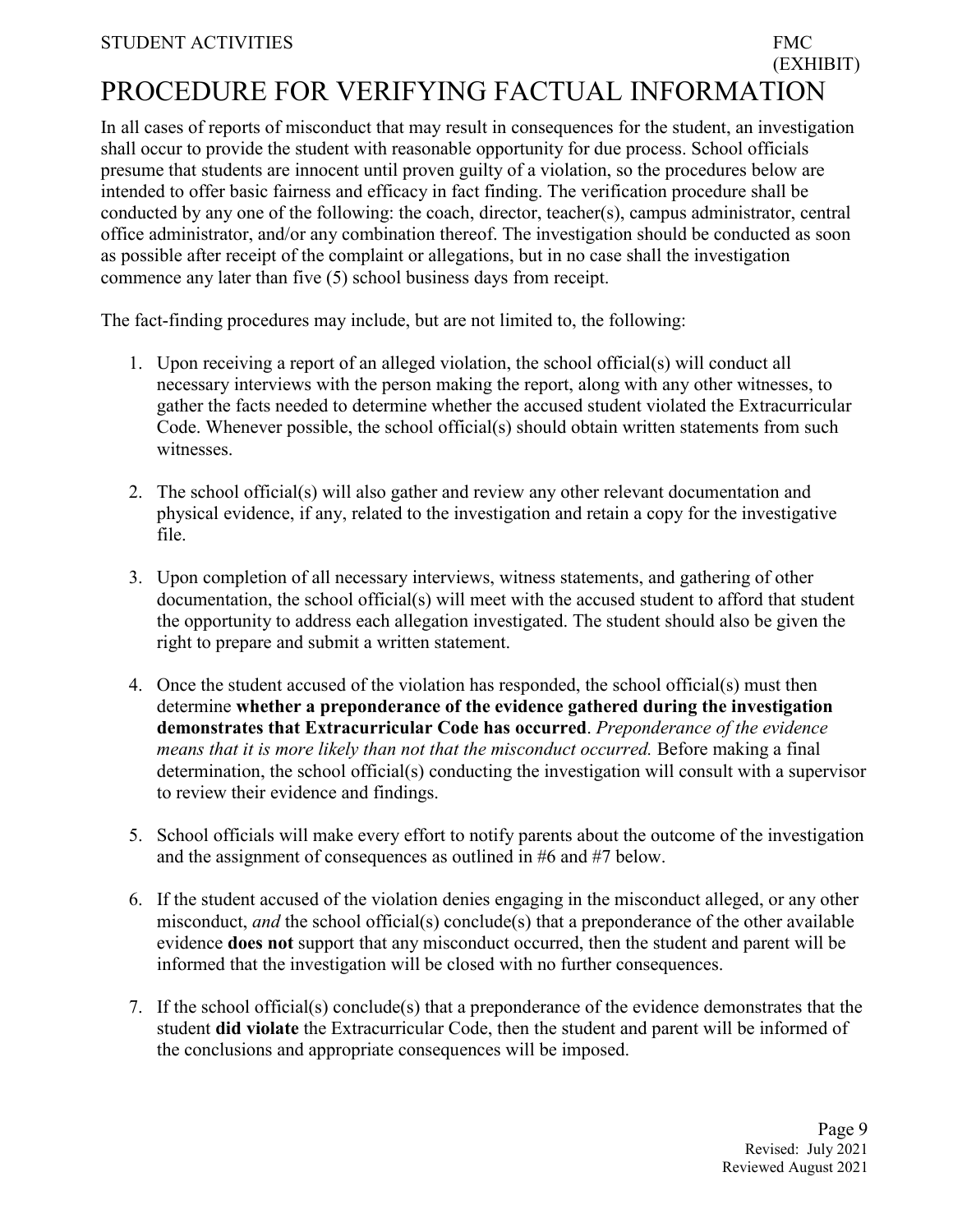#### STUDENT ACTIVITIES FMC

- 8. The District is not bound by any concurrent law enforcement investigation that may be conducted into the complaints or allegations of misconduct by any outside agency, nor is the District bound by the outcome of any law enforcement proceeding against an accused student. Such proceedings are separate and apart from the District's investigation and are not governed by the same evidentiary standards. The District reserves the right to enforce the necessary consequences for the student despite any other agency's findings.
- 9. The school official(s) shall provide a copy of their findings and consequences imposed, if any, on the student to all appropriate supervisors.

If a student or parents disagrees with the consequences or decisions described in the Extracurricular Code, and they wish to appeal the consequences or decisions, they may do so using district policy described in School Board Policy FNG (LOCAL).

# <span id="page-9-0"></span>**CONTRACT**

Upon verification of a first offense of the Extracurricular Code, the student will be required to attend a conference in which he/she will be presented with a contract detailing future behavioral expectations. The contract will be signed by the student, parent(s) or guardian(s), campus administrator, and his/her coach, director or sponsor (and athletic coordinator where appropriate). The contract will reflect an understanding of the expectations of his/her particular campus and consequences for future rule violations. The contract must be signed by the student and his/her parent(s) or guardian(s) prior to his/her reinstatement to the extracurricular program.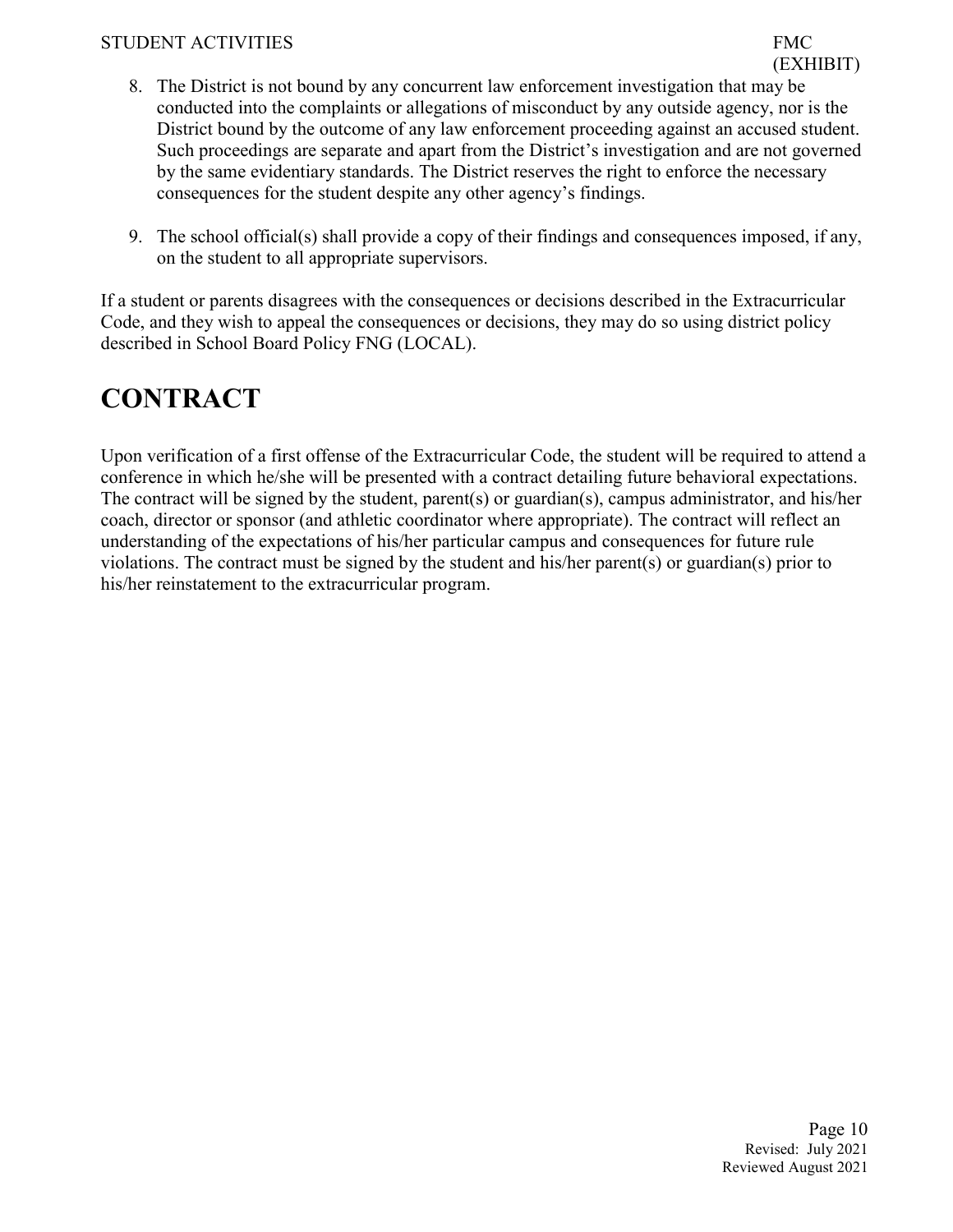# <span id="page-10-0"></span>**NOTICE OF CONFERENCE**

#### Contract for Violation of the Extracurricular Code

Being a part of an Alamo Heights extracurricular program is considered an honor and a privilege and not a right. Students are required to abide by the Extracurricular Code on and off campus. Students involved in extracurricular programs are expected to comply with the disciplinary consequences for any failure to comply with the Extracurricular Code. The consequences for violation of the standards of conduct set out in the Code are in addition to any disciplinary consequences imposed by the appropriate school officials for behavior that violates the District's disciplinary rules set forth in the Student Code of Conduct.

This contract confirms that a conference has been held between the student, his/her parent(s) or guardian(s), his/her coach, director, or sponsor, and a campus administrator (and the athletic coordinator where appropriate).

The consequences of the student's violation of the Extracurricular Code will be the following:

\_\_\_\_\_\_\_\_\_\_\_\_\_\_\_\_\_\_\_\_\_\_\_\_\_\_\_\_\_\_\_\_\_\_\_\_\_\_\_\_\_\_\_\_\_\_\_\_\_\_\_\_\_\_\_\_\_\_\_\_\_\_\_\_\_\_\_\_\_\_\_\_\_\_\_\_\_\_\_\_\_\_ \_\_\_\_\_\_\_\_\_\_\_\_\_\_\_\_\_\_\_\_\_\_\_\_\_\_\_\_\_\_\_\_\_\_\_\_\_\_\_\_\_\_\_\_\_\_\_\_\_\_\_\_\_\_\_\_\_\_\_\_\_\_\_\_\_\_\_\_\_\_\_\_\_\_\_\_\_\_\_\_\_\_ \_\_\_\_\_\_\_\_\_\_\_\_\_\_\_\_\_\_\_\_\_\_\_\_\_\_\_\_\_\_\_\_\_\_\_\_\_\_\_\_\_\_\_\_\_\_\_\_\_\_\_\_\_\_\_\_\_\_\_\_\_\_\_\_\_\_\_\_\_\_\_\_\_\_\_\_\_\_\_\_\_\_  $\_$  , and the set of the set of the set of the set of the set of the set of the set of the set of the set of the set of the set of the set of the set of the set of the set of the set of the set of the set of the set of th

The following consequences will result should a future violation of the Extracurricular Code occur:

\_\_\_\_\_\_\_\_\_\_\_\_\_\_\_\_\_\_\_\_\_\_\_\_\_\_\_\_\_\_\_\_\_\_\_\_\_\_\_\_\_\_\_\_\_\_\_\_\_\_\_\_\_\_\_\_\_\_\_\_\_\_\_\_\_\_\_\_\_\_\_\_\_\_\_\_\_\_\_\_\_\_  $\_$  , and the set of the set of the set of the set of the set of the set of the set of the set of the set of the set of the set of the set of the set of the set of the set of the set of the set of the set of the set of th

\_\_\_\_\_\_\_\_\_\_\_\_\_\_\_\_\_\_\_\_\_\_\_\_\_\_\_\_\_\_\_\_\_\_\_\_\_\_\_\_\_\_\_\_\_\_\_\_\_\_\_\_\_\_\_\_\_\_\_\_\_\_\_\_\_\_\_\_\_\_\_\_\_\_\_\_\_\_\_\_\_\_

This document must be signed by the student and his/her parent or guardian before a student is reinstated by any extracurricular organization.

 $\frac{1}{2}$  ,  $\frac{1}{2}$  ,  $\frac{1}{2}$  ,  $\frac{1}{2}$  ,  $\frac{1}{2}$  ,  $\frac{1}{2}$  ,  $\frac{1}{2}$  ,  $\frac{1}{2}$  ,  $\frac{1}{2}$  ,  $\frac{1}{2}$  ,  $\frac{1}{2}$  ,  $\frac{1}{2}$  ,  $\frac{1}{2}$  ,  $\frac{1}{2}$  ,  $\frac{1}{2}$  ,  $\frac{1}{2}$  ,  $\frac{1}{2}$  ,  $\frac{1}{2}$  ,  $\frac{1$ 

Date Date Date

**Coach, Director, or Sponsor** Administrator Date Date Date

 $\frac{1}{2}$  ,  $\frac{1}{2}$  ,  $\frac{1}{2}$  ,  $\frac{1}{2}$  ,  $\frac{1}{2}$  ,  $\frac{1}{2}$  ,  $\frac{1}{2}$  ,  $\frac{1}{2}$  ,  $\frac{1}{2}$  ,  $\frac{1}{2}$  ,  $\frac{1}{2}$  ,  $\frac{1}{2}$  ,  $\frac{1}{2}$  ,  $\frac{1}{2}$  ,  $\frac{1}{2}$  ,  $\frac{1}{2}$  ,  $\frac{1}{2}$  ,  $\frac{1}{2}$  ,  $\frac{1$ Student (Print) Parent or Guardian (Print)

Student (Signature) Parent or Guardian (Signature)

 $\frac{1}{2}$  ,  $\frac{1}{2}$  ,  $\frac{1}{2}$  ,  $\frac{1}{2}$  ,  $\frac{1}{2}$  ,  $\frac{1}{2}$  ,  $\frac{1}{2}$  ,  $\frac{1}{2}$  ,  $\frac{1}{2}$  ,  $\frac{1}{2}$  ,  $\frac{1}{2}$  ,  $\frac{1}{2}$  ,  $\frac{1}{2}$  ,  $\frac{1}{2}$  ,  $\frac{1}{2}$  ,  $\frac{1}{2}$  ,  $\frac{1}{2}$  ,  $\frac{1}{2}$  ,  $\frac{1$ 

# <span id="page-10-1"></span>**ROLE OF PARENTS**

Parent support and engagement are hallmarks of student success in Alamo Heights ISD. Whether it is attending games and concerts, volunteering for school groups, raising funds through booster clubs, or giving your own children love and support, parents are key to our success. Parents are the first and most important teachers for their children, and we greatly respect the critical role they play in the

> Page 11 Revised: July 2021 Reviewed August 2021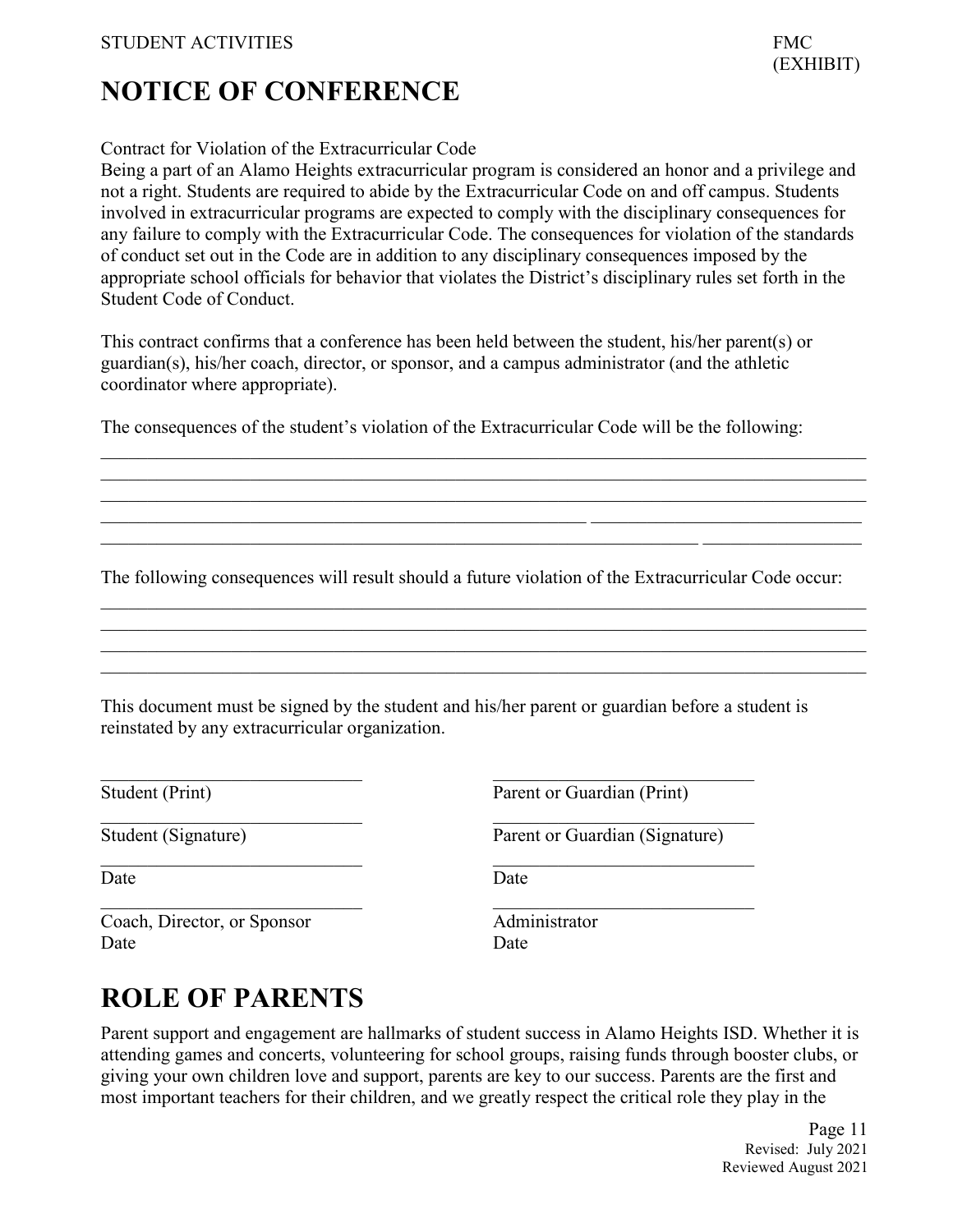#### STUDENT ACTIVITIES FMC

development of their children. Parents and educators have a unique opportunity for partnership, and when they work hand in hand, all children benefit.

The Extracurricular Code is one way that parents and the school can work together. By setting common expectations, we set our students up for success. *We rely on the help and support of all AHISD parents to ensure that the Extracurricular Code is viewed as a meaningful document to help our students make appropriate choices about their behavior and to support them in their character development.* We know that the partnership between our parents and our district is dependent upon mutual trust and support. This document reflects the spirit of partnership between home and school. Our parents want what is best for their children, and our staff members who dedicate themselves in service as coaches, sponsors, and administrators also want what is best for

AHISD students.

The culture around underage drinking has changed significantly since many adults were teenagers. Many people grew up with a drinking age of 18 that was not enforced very strictly. At the time, little was known about the effects of underage drinking on minors. *One reason the law changed to 21 is because of how alcohol impacts the developing brain. Studies show that nearly half (46%) of people who develop alcohol dependency were exposed to alcohol around age 16* (NIH, 2006)*.* Today, the laws around underage drinking are quite strict, and the intent of this Extracurricular Code is to ensure that our students follow the law, engage in healthy behavior, and understand clear expectations as representatives of the school through their participation in extracurricular activities.

#### **As a parent, you can further support the implementation of our Code by:**

- Making a commitment to understanding the expectations of the Code and helping your child make choices that support the added responsibilities for extracurricular and club participation.
- Making a commitment to follow the law related to underage drinking and drugs.
- Engaging in ongoing conversations with your child about the choice to uphold the Code and how a choice that leads to a violation will impact them, their family and friends, the school, and their extracurricular organizations (including teammates).
- Helping students take responsibility when they do violate the Code. Recognize that students will sometimes make mistakes and that the Code is intended to help students take responsibility in a low-stakes environment when they do make mistakes. This is not intended to be a judgement about a student but rather a learning experience.
- Recognizing that as a parent you frequently will not have all of the facts surrounding disciplinary situations that do not directly involve your own children
- Making a choice to support the process outlined in the Code.
- Making a commitment to directly communicate with other parents when you have information that is concerning to you about their child.

Notifying Texas Alcohol Beverage Commission (TABC) or law enforcement if you are aware that adults are providing alcohol or drugs to minors outside their household for consumption or providing their home as a place where alcohol or drugs can freely be consumed or provided. Our students deserve to be surrounded by other parents and adults who support their choice to participate in extracurricular activities, not adults who place our children in situations that set them up for failure. We understand that sometimes the Extracurricular Code will require our parents to engage in difficult conversations. We also know that Alamo Heights is a school district whose passion is excellence, and this passion requires us to have higher standards for our children than perhaps we experienced when we were in school. We all want what is best for our children, and that requires us to have the courage to examine our mindsets and behavior around these issues.

Parents, thank you for your incredible support and engagement. Reference: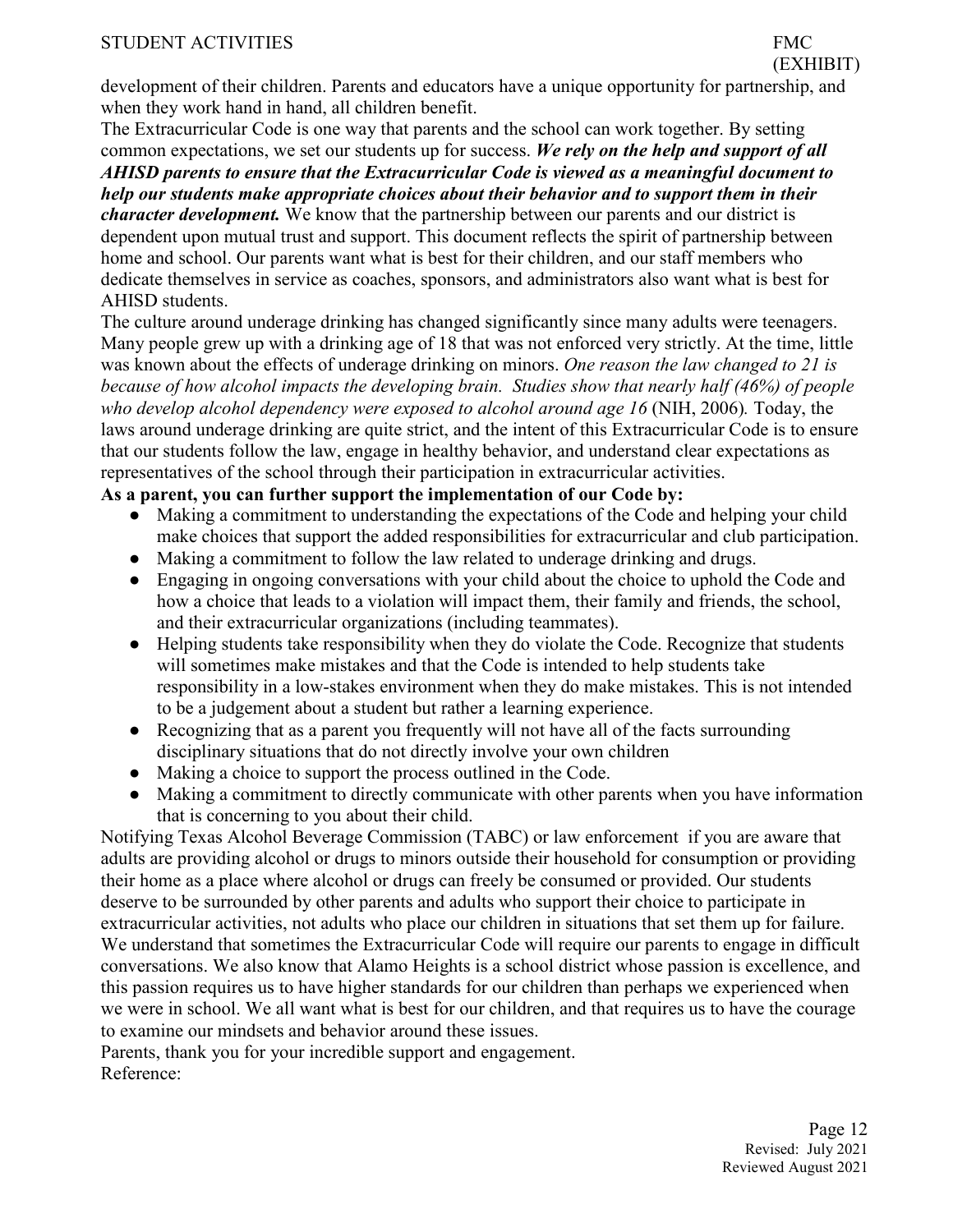#### STUDENT ACTIVITIES FMC

# (EXHIBIT)

Early Drinking Linked to Higher Lifetime Alcoholism Risk. (2006, July 3). Retrieved February 15, 2017, from [https://www.niaaa.nih.gov/news-events/news-releases/early-drinking-linked-higher](https://www.niaaa.nih.gov/news-events/news-releases/early-drinking-linked-higher-lifetime-)[lifetime-alcoholism-risk.](https://www.niaaa.nih.gov/news-events/news-releases/early-drinking-linked-higher-lifetime-)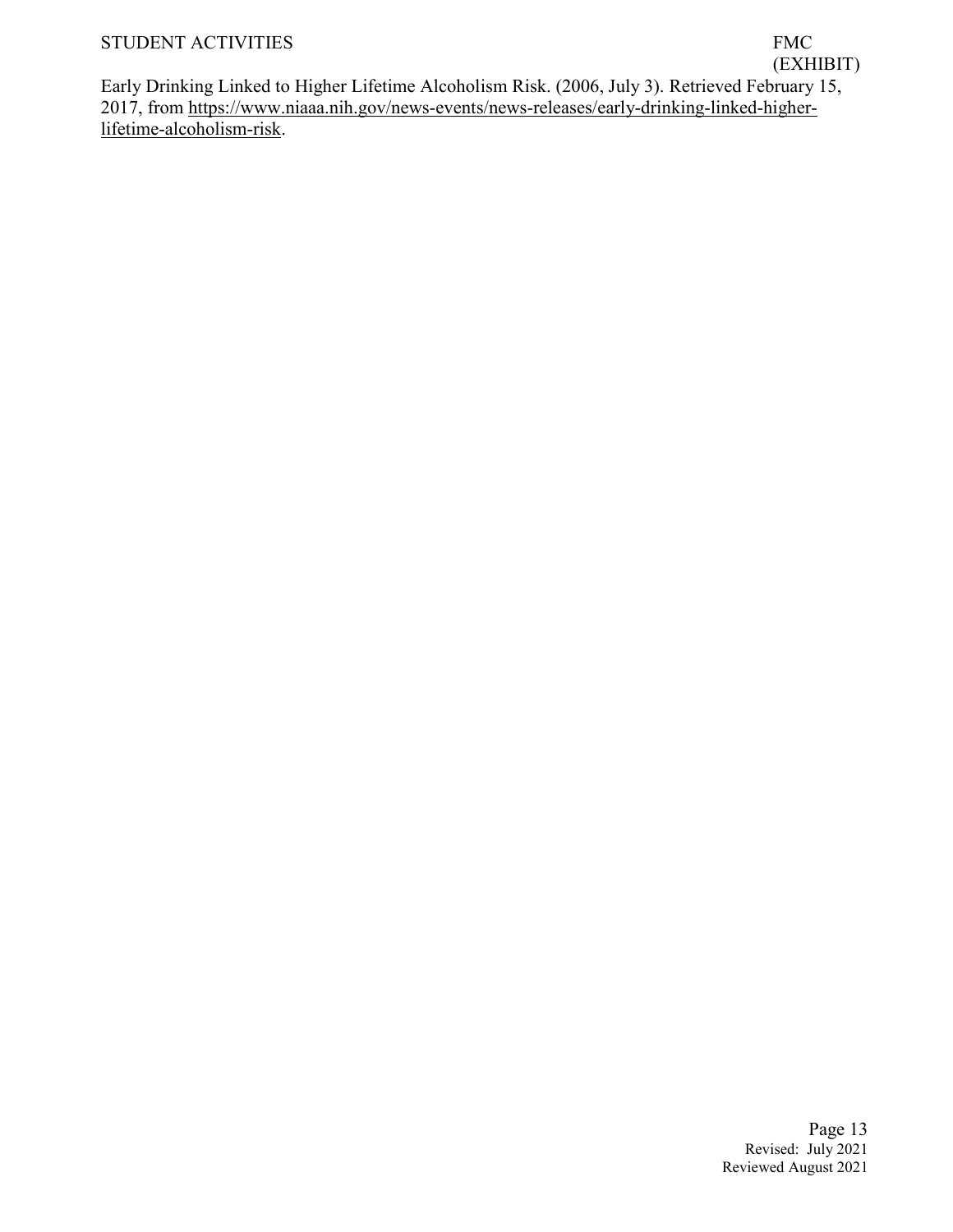# <span id="page-13-0"></span>**FAQ ON EXTRACURRICULAR CODE**

- **1. What is the purpose of the Extracurricular Code?** The Profile of a Learner that AHISD is committed to nurture includes developing a healthy sense of self, employing skills for life, and engaging socially and globally in a constructive manner. Opportunities to participate in extracurricular activities provide students with particular experiences to develop these attributes through leadership and membership on a team. Maintaining high standards of personal conduct as a member of a team representing Alamo Heights ISD is essential to achieve these ends. Thus, the Extracurricular Code is intended to help students to maintain high standards of personal conduct and to hold themselves accountable for upholding those standards. Our role as a school is to work together with students and parents to encourage and to support healthy choices, to learn from mistakes, and to develop character through the process of fulfilling the Profile of a Learner.
- **2. Whom does the Code apply to?** Every student involved in a club, extracurricular, or cocurricular activity is required to abide by the Extracurricular Code. When a student involved in one of those activities violates a part of the Code, the consequences are enforced for that student's participation in his/her activity.
- **3. Is it in effect year-round?** Yes, the Code covers time outside of the school day, such as evenings and weekends, as well as holidays and summer vacation. Even if a violation occurs during a time when a student involved in an extracurricular activity is "off season" disciplinary consequences will be assigned.
- **4. Is there a "statute of limitations"? That is, does it matter how long ago a violation happened?** Yes. In general, offenses that occur during the same school year (inclusive of the preceding summer vacation) will be enforced. Beyond a school year, enforcement depends on the severity of the violation. An egregious or violent act committed more than the year prior may need to be enforced to ensure the safety and healthy functioning of the team or school.
- **5. What is the rationale for "first-hand knowledge" as the standard to use for investigating an alleged violation of the Code?** Information from someone with first-hand knowledge about an alleged violation presents school officials with immediately verifiable evidence of a violation. Information from a source *without* first-hand knowledge is not immediately verifiable. School officials will seek to verify as closely as possible to first-hand verification. We must consider that asking students for information about violations can be emotionally difficult on all parties involved. Strong, trusting relationships between school officials and students is crucial in achieving the ultimate goals of Extracurricular Code, so we must be careful to protect trust and relationships as we enforce the Code. We must not sacrifice a student's dignity, respect, and relationships in the process. The manner in which we deal with

Page 14 Revised: July 2021 Reviewed August 2021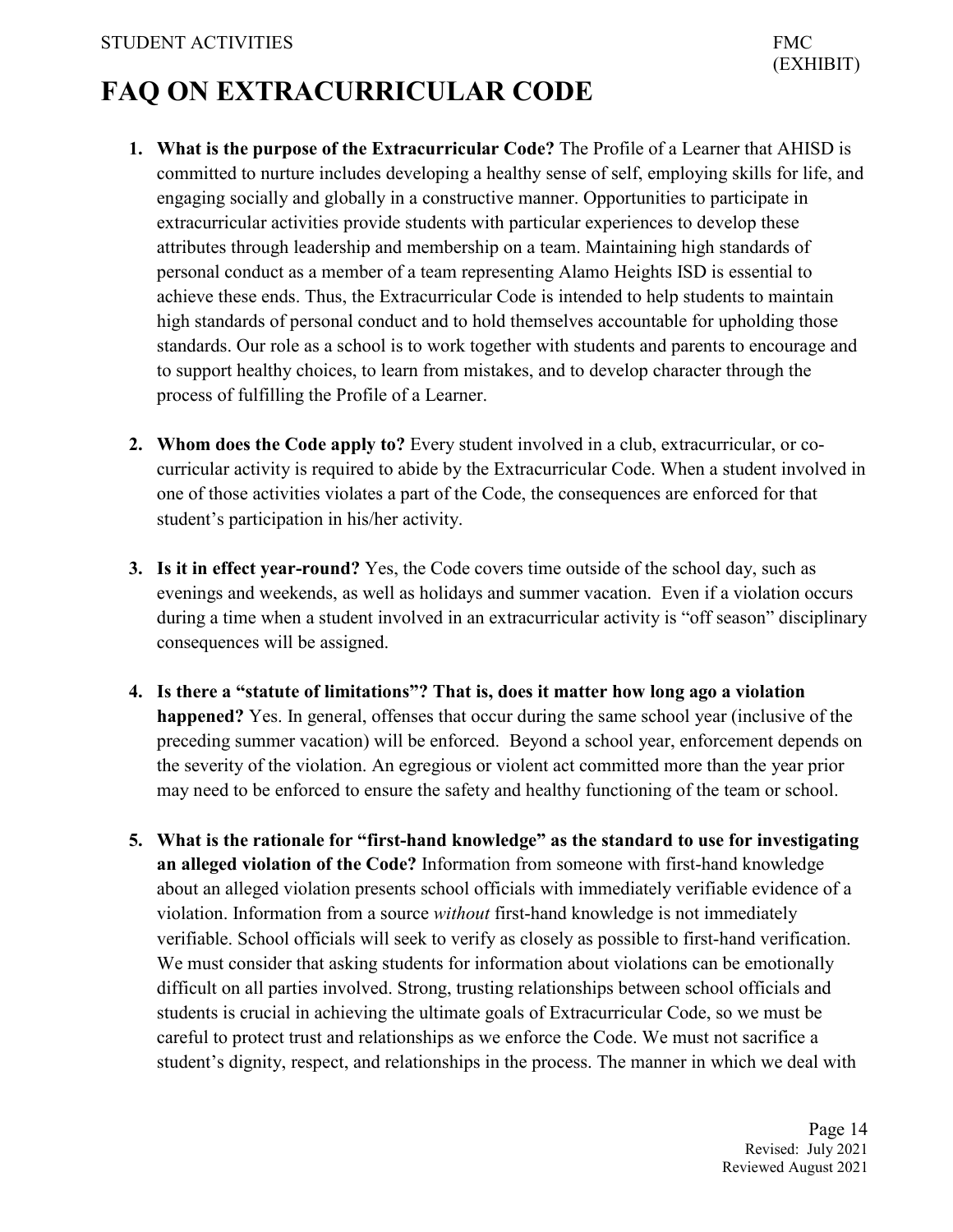students as we investigate an allegation is certainly important, and so are the kinds of allegations we may investigate.

- **6. If I am at a party where minors are consuming alcohol or drugs being, but I am not using them myself, will I get in trouble? Is that a violation?** Yes. Presence at an event where alcohol and drugs are openly being consumed by minors is a violation of the Code. If students find themselves in these kinds of situations, they should remove themselves immediately. We know that being in these kinds of situations is not good for kids, and a team member should not support those who make poor choices by breaking the law.
- **7. What if I am at a party where no alcohol is being provided or openly consumed, but someone shows up under the influence or with alcohol? Is that a violation?** No. If you are with other minors who are not drinking and other minors under the influence show up, you are *not* violating the Code. However, if a minor distributes alcohol and others from your party consume it you need to leave immediately because the distribution and consumption of alcohol now becomes a violation for everyone who remains there.
- **8. Am I allowed to attend Senior Party?** Yes. Attending the Girls' Senior Party is not a violation of the Code as long as alcohol is not provided and openly consumed by minors there. We want you to enjoy time with friends while in high school. However, you may know that sometimes drug and alcohol issues arise at the Senior Party, so you need to stop and think about it before attending. You don't want to put yourself in a situation that would possibly get you into trouble. If you know that a pre-party or afterparty is being planned where alcohol will be provided to minors, make the decision to avoid that party.
- **9. What if I am a designated driver who is called to a party to pick up a friend who is under the influence? Is that a violation?** No. As long as you don't go into a party where alcohol or drugs are openly provided or consumed, you will not be in violation of the Code. Sometimes, your service as a designated driver might require you to enter a party, which is understandable, as long as you leave immediately.
- **10. What if I am with my family and I consume alcohol? Is that a violation?** It depends. State law allows parents to provide alcohol to their child for consumption with the parents, so that would be allowed. State law does not allow another family member, such as an older brother, uncle, or aunt, to provide alcohol to a minor. On this point, the district would follow what the law allows regarding family members providing alcohol to their minor children. It is important to note that parents providing alcohol to minors who are NOT their own children is strictly prohibited and currently is illegal in Texas. A minor who drinks alcohol provided by a parent (not his/her own parent) would be in violation of the Code. If a parent breaks the law by providing alcohol to minors (who are not their own children), they create a scenario that violates the Code.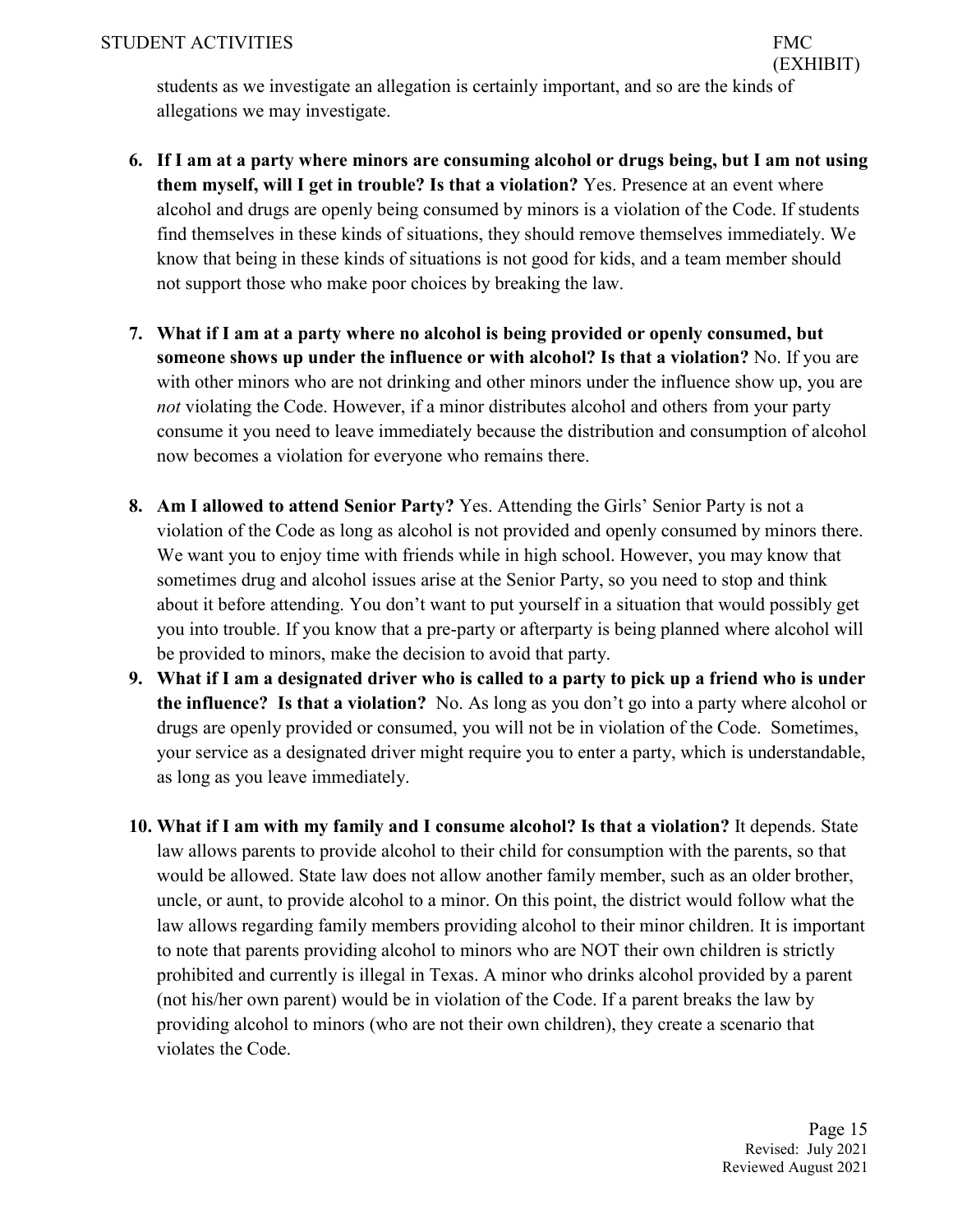- **11. Why was academic integrity removed from the Extracurricular Code?** A violation of academic integrity may damage the relationship of trust between a student and a teacher. Teachers, however, feel that they are able to repair that trust through ongoing personal relationship with the student. When extracurricular activities were taken away from a student, they increased the severity of the situation and took decision making out of the control of the teacher, impeding the repair of the student-teacher relationship, which is crucial to a constructive classroom environment. Based on input from teachers and students, we came to see that it felt like double jeopardy to have a students receive consequences in the classroom (e.g., lowered grade) and in their extracurricular activities with the first or second instance of violating academic integrity. Teachers do, however, see that when a pattern of violating academic integrity develops, such as a third offense during a student's high school tenure, then increasing the severity of consequences outside of the teacher's control (to In-School Suspension (ISS) and the subsequent impact on Extracurricular Code) is important for the student's larger learning and growth.
- **12. How does a student get caught for violating the Code?** Campus administrators can find out about an alleged violation of the Code in a number of ways. Here are some examples: A parent might contact administrators about a violation involving their child or other children. A student might do the same. Someone might see a picture posted on social media in which violations are apparent. A school employee might happen upon pictures on social media or witness a violation first-hand. Regardless of the method of discovery, it is important to note that **allegations are investigated before a determination is made about whether or not a student actually violated the Code.** Students are presumed innocent until a preponderance of evidence says otherwise. Additionally, it is important to note that anonymous tips will not be investigated.
- **13. Do I have a right to know who turned me in?** No. While people are required to identify themselves to administrators if an allegation is to be investigated, the administrators may not necessarily share the source of their information. Protecting confidentiality of sources is important to maintain a healthy flow of information needed to ensure student safety. Some people fear reprisals from providing information, and the interest in maintaining student health and safety outweighs the need to know who provided the information.
- **14. What if an allegation about a Code violation is made via an anonymous tip? What does the school do?** The school will not investigate an alleged violation of the Code that comes from an anonymous source unless they are about mistreatment/bullying/harassment. It is important, however, for parents and students to have a partnership that encourages open communication about health and safety. Campus administrators may, therefore, notify the parents of children involved in the allegation so all parents are aware that a concern has been raised. No other action will be taken by the school unless the allegations involve mistreatment/bullying/harassment.

Page 16 Revised: July 2021 Reviewed August 2021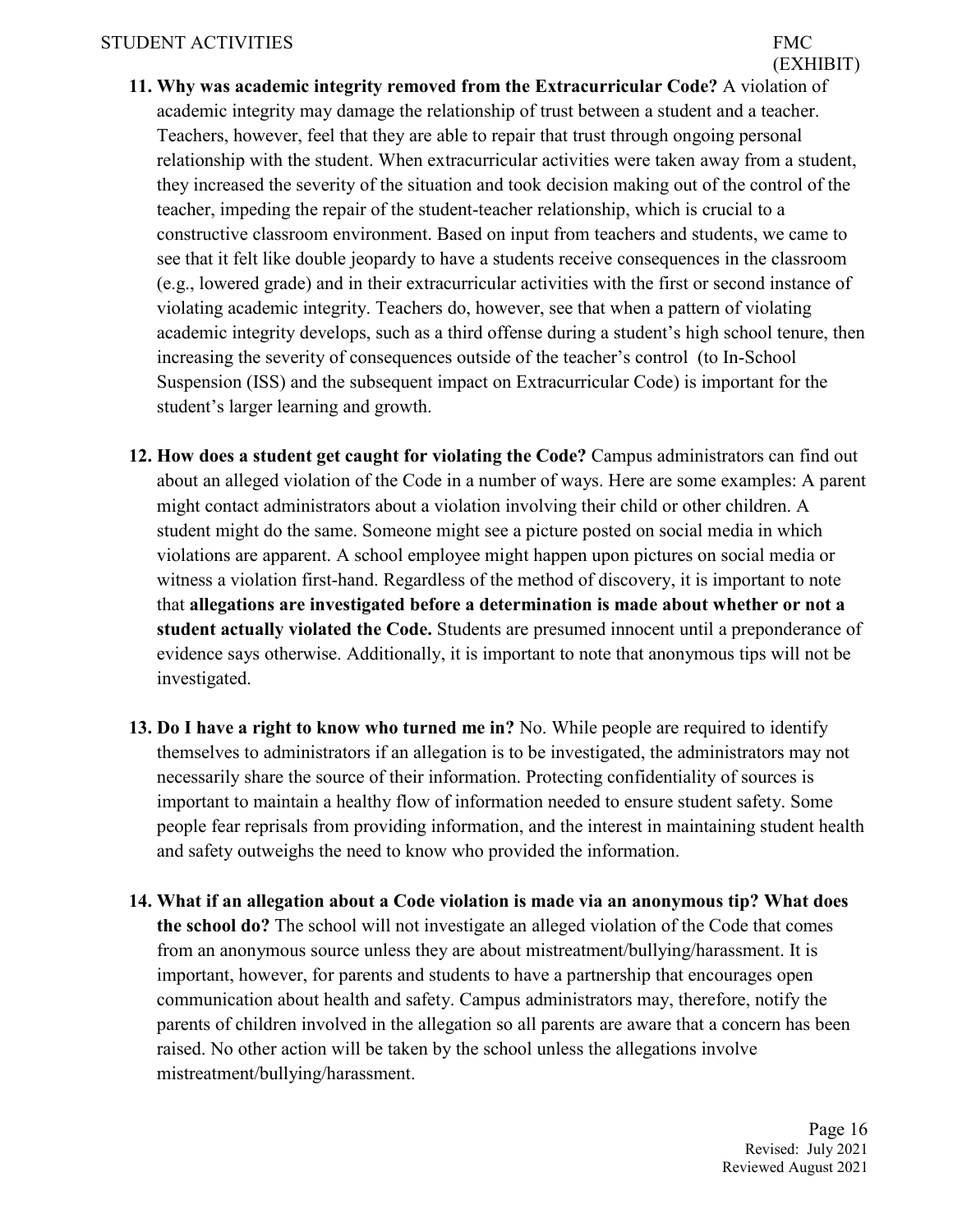- **15. What is the role of the anonymous tip line and the Extracurricular Code?** The district's anonymous tip line was not intended to have a role in enforcing the Extracurricular Code. Since 2010, the anonymous tip line was initiated to report concerns about student and campus safety, such as mistreatment/bullying/ harassment, having contraband on campus, illegal activity that may harm students or the campus, or providing counseling services when there are concerns about the wellbeing of a child. The school will not investigate an alleged violation of the Extracurricular Code that comes from an anonymous source, whether it is the tip line or otherwise, unless it deals with mistreatment/bullying/harassment. It is important, however, to involve parents and students in partnerships that encourage open communication about health and safety. Campus administrators will, therefore, notify the parents of the child when a concern has been reported so the parents are aware that a concern has been raised. However, the school will take no action unless the allegations involve mistreatment/bullying/harassment.
- **16. What role do photos play in reporting a violation?** Photos are one source of information that campus administrators may use to investigate an alleged violation of the Code. As with other information, photos are part of the investigation that administrators use to verify the facts of the case. Administrators talk to people who may have first-hand knowledge of the event in the photo to confirm the facts surrounding the photo. Like verbal information, visual evidence, can be an important part of enforcing the Code so that we can achieve our overall purpose behind the Code: leadership within high standards of a healthy sense of self, employing skills for life, and engaging socially and globally.
- **17. Who determines whether a student has violated the Code?** After investigating the allegation, campus administrators (with input from coaches and sponsors) determine whether a student has violated the Code.
- **18. How is a violation determined?** When campus administrators learn of an alleged violation, whether it is reported by someone or they find out about it through other means, the administration investigates the allegation. Investigations can vary in their steps and methods, but all include a gathering of the facts, usually by speaking to people who may have first-hand knowledge of the event.
- **19. What happens when a student or parent does not agree with the outcome of an investigation?** If a student or parent does not agree with the outcome of an investigation, her/she is encouraged to discuss his/her disagreement with the campus administration in an effort to understand the decision made and the facts that were verified. If he/she still wishes to appeal the consequences or decisions, he/she may do so using the procedures outlined in local policy (FNG LOCAL).
- **20. What is the role of the coach or sponsor in the Code?** The coach's or sponsor's role is to communicate clearly with students and parents about the importance of maintaining the standards in the Extracurricular Code and enforcing the consequences once campus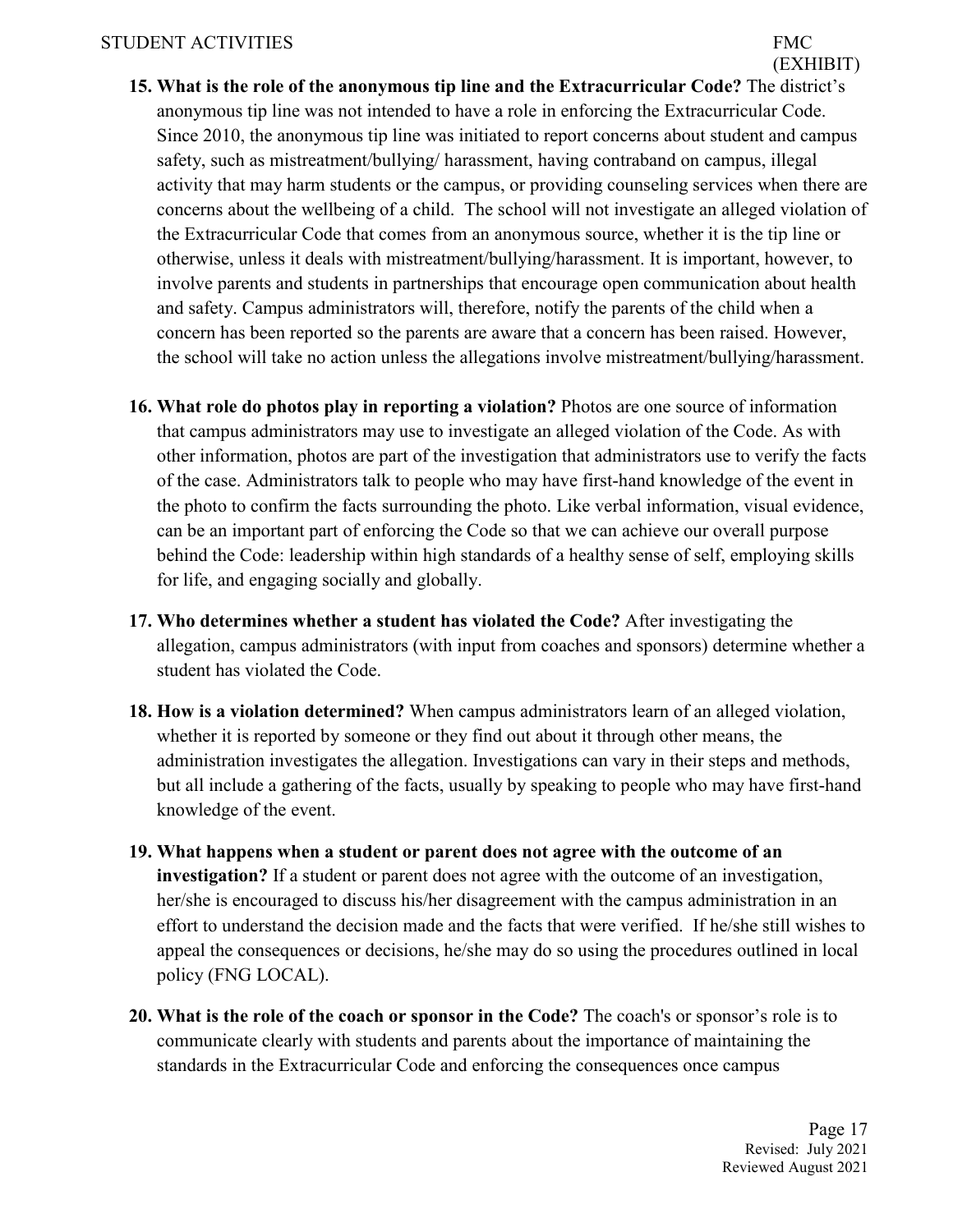(EXHIBIT) administrators have notified them of a violation. Likewise, the coach or sponsor is expected to report information to administrators about violations and to support all aspects of the Code.

- **21. Are violations during the athletic season treated differently than violations out of season?**  Yes and no. All consequences for a violation are the same, regardless of the extracurricular activity, in terms of the amount of time a student is suspended from an extracurricular activity. However, if you are in season, you will miss actual performances. If you are out of season, you have no performances to miss. For off season offenses *in athletics*, the student consequence is to miss participating in the team workout during practice, which is intended to be a natural consequence for a student in off-season. Instead of participating in team practice during the period, student athletes will engage in conditioning activities related to the sport or activity.
- **22. How does the district support students with addiction problems who are seeking treatment after a violation of the Code?** The district reserves the right to alter consequences for students who actively seek treatment for alcohol or drug addiction issues and who work with our AHISD Wellness Coordinator.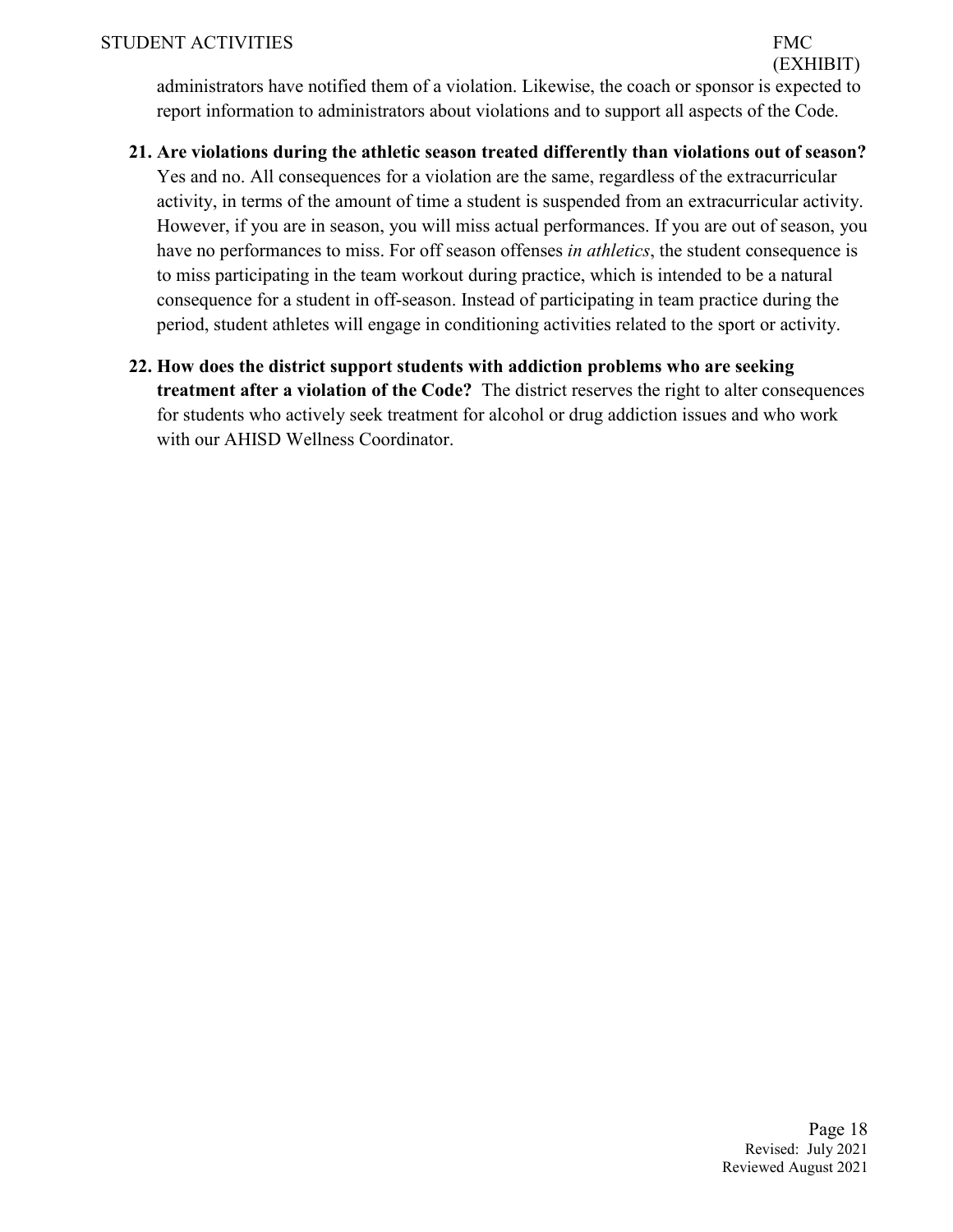# **ENGLISH**

## Descripción General del Proceso

Comenzando a finales de noviembre 2016, los líderes de AHISD dedicaron una gran cantidad de tiempo para revisar y examinar las Directrices actuales de Integridad Académica así mismo, El Código de 24 de Liderazgo por medio de un extensivo proceso de colaboración que se detalla a continuación:

-Reuniones con la administración actual (noviembre)

-Reuniones con el abogado asesor y la administración (noviembre)

-Grupos de enfoqué con los entrenadores de AHISD (noviembre)

- -Grupos de enfoqué con los encargados de cada departamento de AHISD (diciembre)
- -Grupos de enfoqué con los entrenadores en jefe de AHISD (diciembre)
- -Sesiones de medio día Foros de Liderazgo de Estudiantes (enero)
- -Sesiones de medio día con el Subcomité de Consejo Consultivo de Educación del Distrito -DEAC (enero)
- -Actualización de presentación de la Junta de Síndicos (enero)
- -Reunión con el Subcomité de DEAC (enero)
- -Enfoqué de Grupo con los maestros de Bellas Artes (febrero)
- -Enfoqué de Grupo sesión y comida con los estudiantes del Foro de Liderazgo (enero)
- -Presentación a la Junta de Síndicos de AHISD (febrero)
- -Grupo de enfoqué con el equipo de toma de decisiones de preparatoria (febrero)

En marzo 8, del 2017, la Junta de Síndicos de AHISD examinó el esbozo final de las revisiones. Las directrices actualizadas para la Integridad Académica así mismo como el nuevo Código Extracurricular que está listo para ser publicado. La intención de estas regulaciones es de proveer a los estudiantes con expectativas claras para ayudarles a guiar sus decisiones y opciones que ellos toman a medida que aprenden las características excepcionales evidentes dentro de nuestro Perfil del Estudiante de AHISD. Un examen cuidadoso se ha realizado para el alineamiento apropiado y las variadas consecuencias por las violaciones en el intento de apoyar a los estudiantes que cometen errores en el camino con las consecuencias que son justas y que pretender ayudar con el modelamiento del comportamiento.

Hemos escuchado que hay una extrema necesidad de apartarse de la estructura y de consecuencias encubiertas para una cantidad de violaciones. También escuchamos que hay una necesidad de ser más transparentes sobre nuestras expectativas, nuestros procesos, y nuestros esfuerzos de comunicación. Estas recomendaciones han cambiado el anterior Código de 24 Horas de solo una página a un documento de varias páginas que es más claro, transparente y detallado en las expectativas que tenemos de nuestros estudiantes los cuales están representando nuestra escuela en una comunidad, mediante la participación en las opciones extracurriculares que ofrecemos. El lenguaje y la voz de los estudiantes es una parte importante de este producto final.

Estas dos directrices actualizadas se extenderán a los padres y estudiantes en foros múltiples a el comienzo del año escolar 2017-18. Sin embargo, en esta primavera, nosotros trabajaremos en comunicar las revisiones con todos los funcionarios (incluyendo, administradores, maestros, patrocinadores de los clubs, y los entrenadores). En la primavera también invertiremos tiempo trabajando en el diseño de oportunidades de aprendizaje para proporcionarle a nuestros estudiantes durante los períodos de asesorías en el nuevo año escolar. En última estancia, esto asegurará que el estudiante tenga una comprensión clara de las expectativas y las consecuencias de las violaciones. Todos los estudiantes de AHISD se les otorgará un "comienzo nuevo" (otra oportunidad) incluso con consecuencias que sucedieron en el pasado.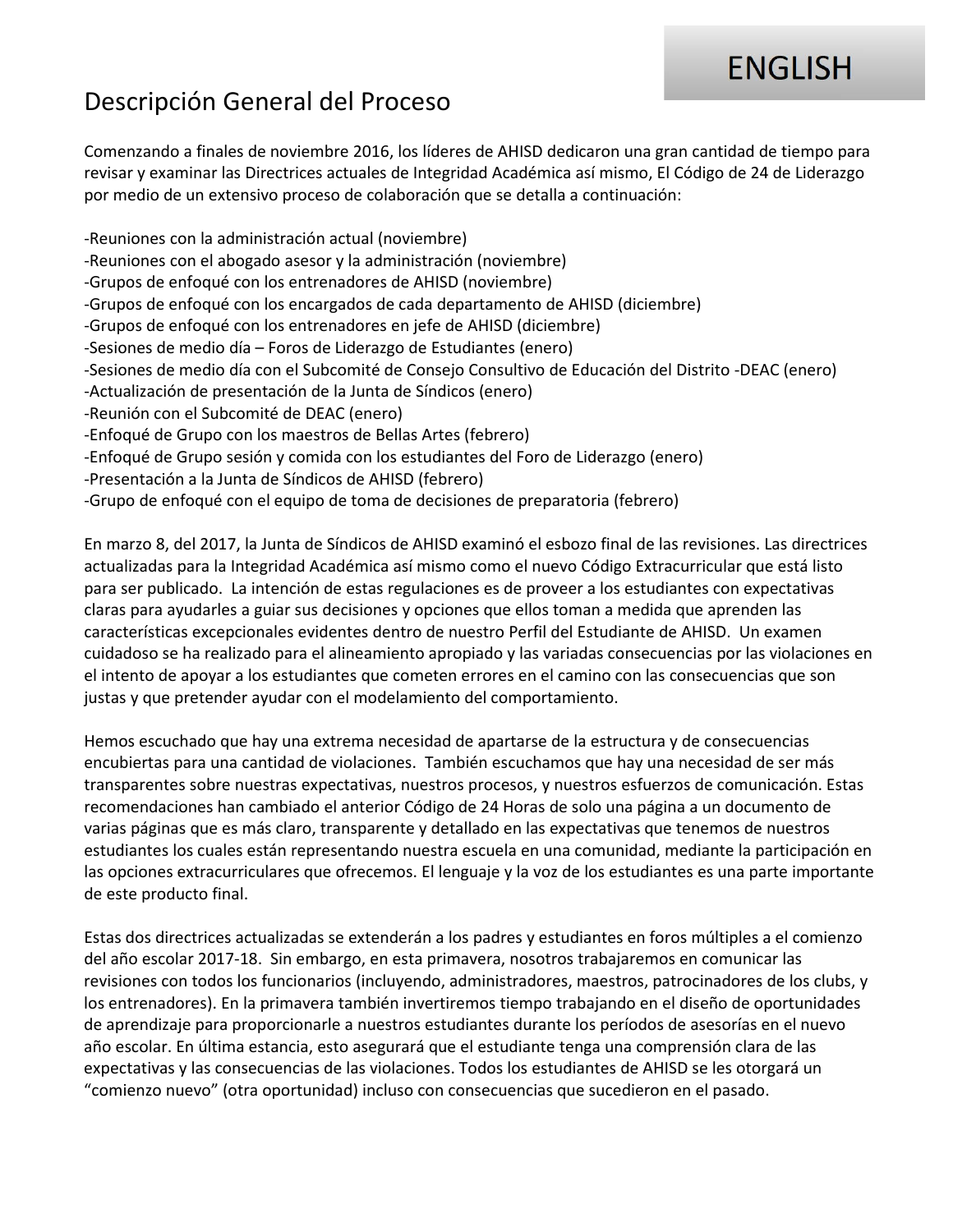

# AHISD Código Extracurricular

Página 2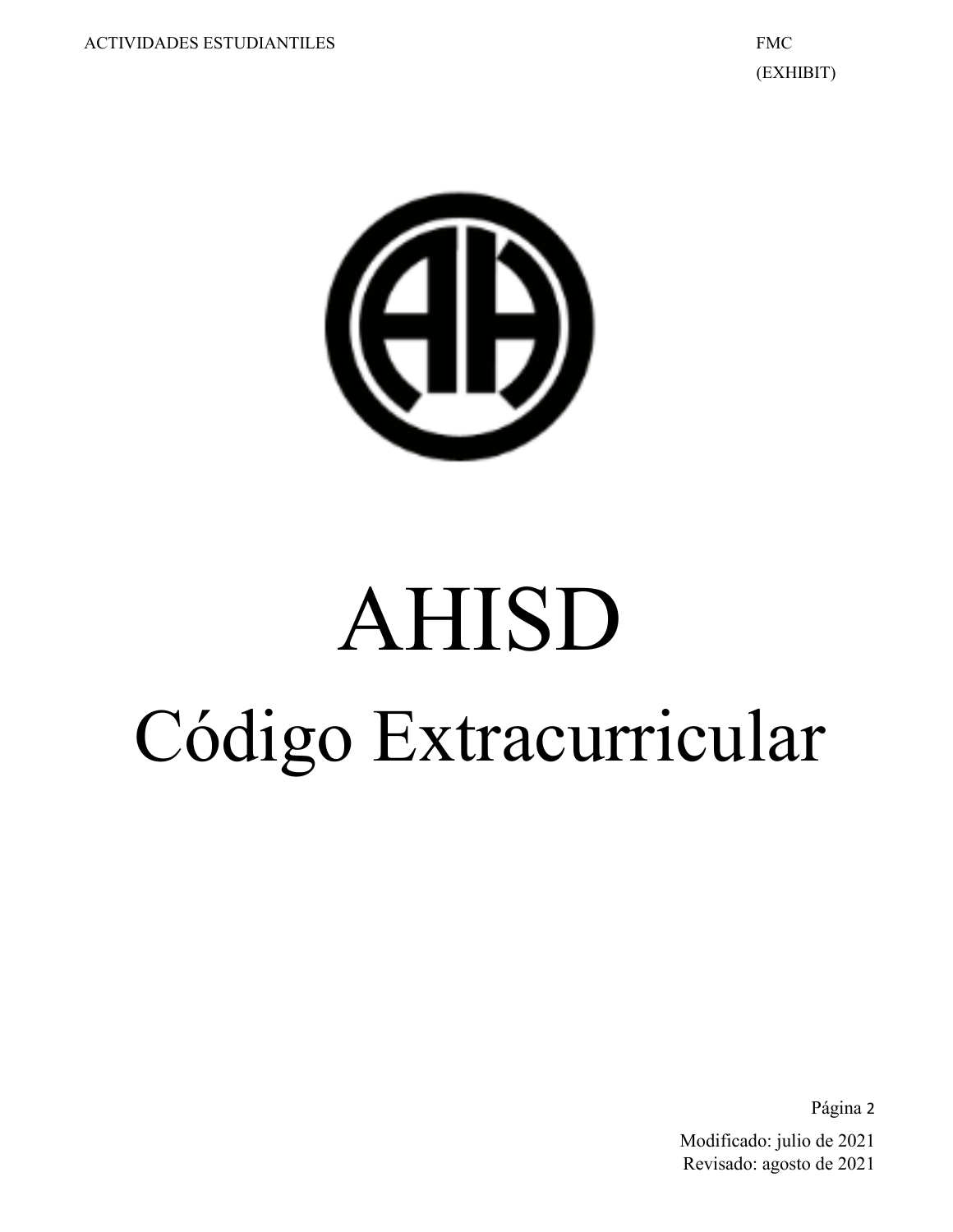#### **TABLA DE CONTENIDOS**

| Visión general                                             | 4  |
|------------------------------------------------------------|----|
| Violaciones                                                | 6  |
| Verificación de los hechos                                 | 8  |
| Procedimientos para la verificación de información fáctica | 9  |
| Contrato                                                   | 10 |
| Aviso de Conferencia                                       | 11 |
| El papel de los padres                                     | 12 |
| Preguntas frecuentes en el Código Extracurricular          | 14 |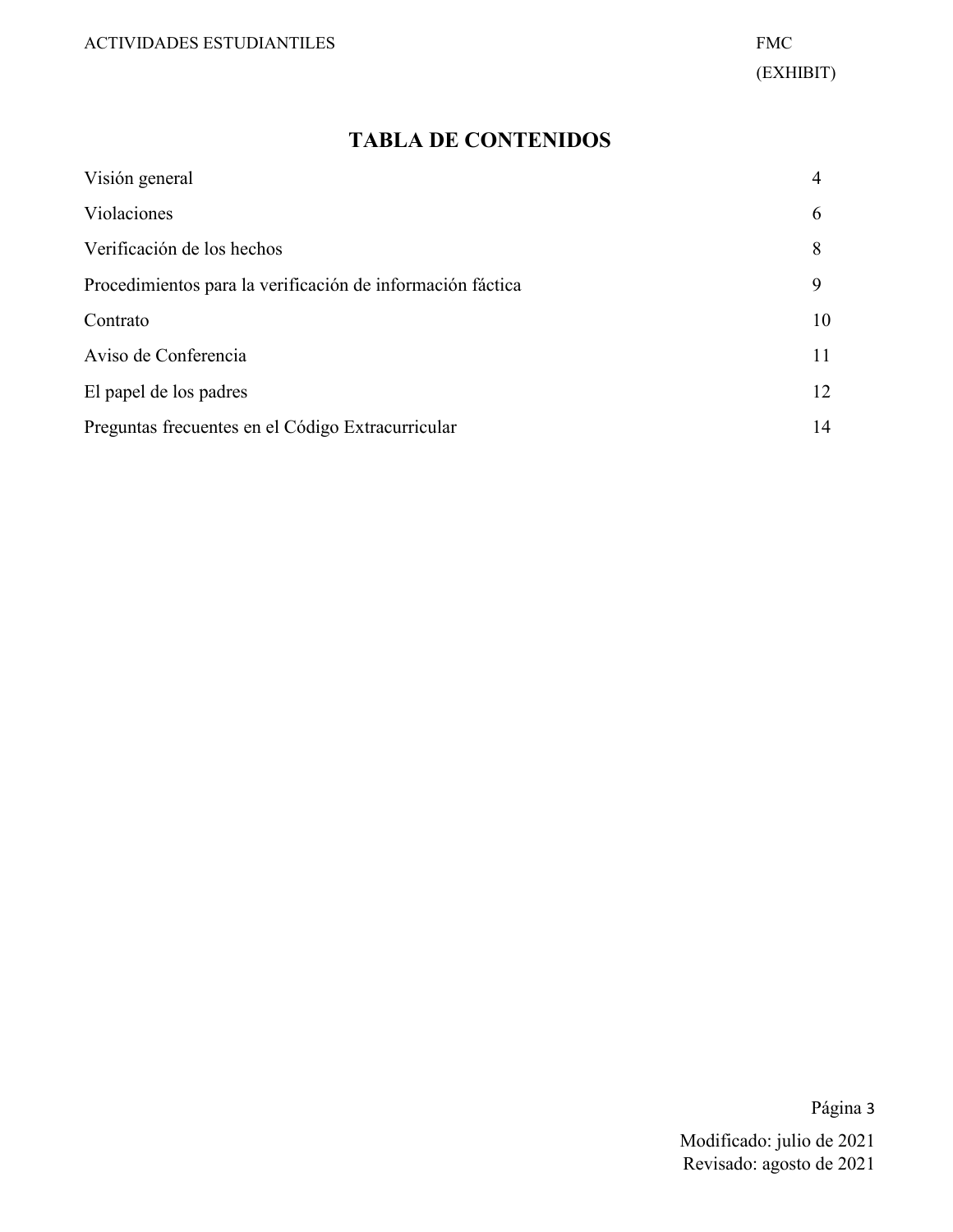#### **VISIÓN GENERAL**

El Distrito Escolar de *Alamo Heights ISD* se compromete a brindar numerosas oportunidades para que los estudiantes tengan acceso a los beneficios de participar en actividades extracurriculares. La participación en estas oportunidades proporciona a nuestros estudiantes muchas experiencias para aprender y practicar la responsabilidad, integridad, liderazgo, perseverancia, el respeto, el compañerismo, así mimo apoya directamente a la labor de nuestro distrito en la creación del Perfil del Estudiante de AHISD. Creemos que estas experiencias enriquecerán y potenciarán el desarrollo del estudiante en cada uno de los principios del Perfil del Estudiante:

- Comunicación y colaboración
- Desarrollar un sentido saludable de uno mismo
- Utilizar habilidades para la vida
- Tomar parte Social y Globalmente de manera constructiva
- Búsqueda de conocimiento y compresión
- Pensar de forma crítica y creativa

Las oportunidades de participar en actividades extracurriculares que proporcionan a los estudiantes con experiencias particulares para el desarrollo de estos atributos a través de liderazgo y pertenencia en un equipo. Manteniendo altos estándares de conducta personal como miembro de un equipo que representa a *Alamo Heights ISD* es esencial para lograr estos fines. Así, el código extracurricular de AHISD está diseñado para ayudar a los estudiantes a mantener normas elevadas de conducta personal y se hacen responsables en caso de que dichos estándares no se mantengan. Nuestro papel como escuela es trabajar junto con los estudiantes y los padres para fomentar y apoyar opciones saludables, aprender de nuestros errores, y desarrollar el carácter mediante el proceso de conversión a el Perfil del Estudiante.

La participación en estas oportunidades extracurriculares es un privilegio y no un derecho. Los estudiantes no están obligados a participar en las actividades extracurriculares como condición para graduarse de la escuela preparatoria o para su promoción al siguiente nivel de grado. Estos grupos extracurriculares representan a *Alamo Heights ISD* en toda la comunidad, así que, con este privilegio, viene la expectativa y el requerimiento de que los estudiantes demuestren un carácter excepcional en nuestros alumnos, tanto dentro como fuera de la escuela. *Los estudiantes que practican actividades extracurriculares representan el distrito escolar en todo momento, y, por lo tanto, los estudiantes y sus padres reconocen y aceptan las expectativas para los estudiantes involucrados en actividades extracurriculares excedan las expectativas del alumnado en general.*

Creemos que AHISD es responsable por educar y aconsejar a los alumnos en la importancia de mantener este código extracurricular, y las potenciales consecuencias infringidas a sí mismos, sus familias y compañeros de equipo respectivos si violasen este código. También es la intención del código identificar y claramente definir el curso de acción para los estudiantes, apoyándose en el proceso del nivel violaciones, para ayudar a los estudiantes a entender que un error no necesita convertirse en un permanente patrón de vida.

En todas las instancias de supuestas violaciones del Código Extracurricular, al estudiante se le

Página 4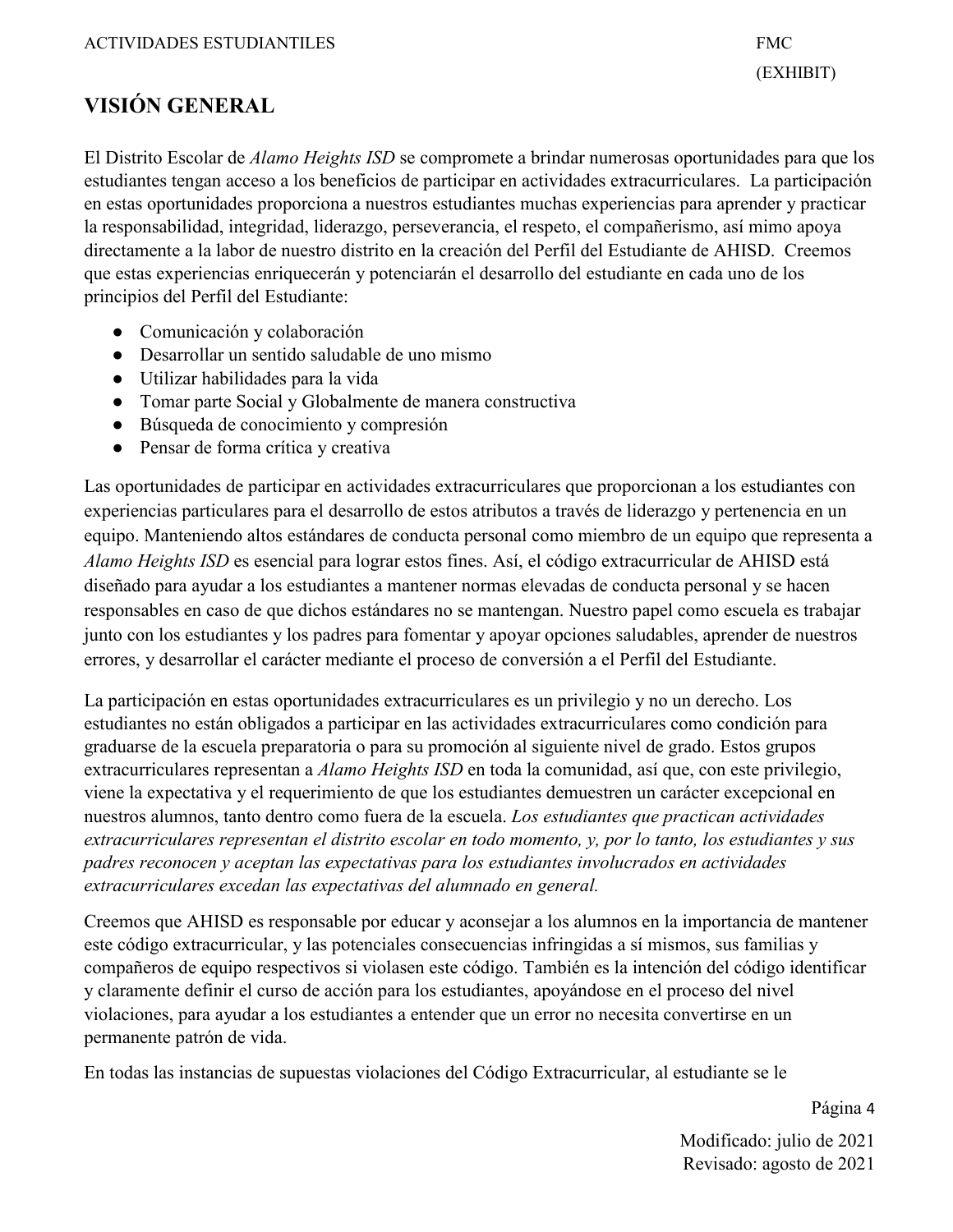proporcionara un debido proceso. El proceso para determinar que si se produjo una violación será establecido por el director(a) en su campus, basado en los procedimientos de investigación establecidos en este documento. Los padres y los estudiantes comprenden que las violaciones a las reglas y expectativas que se exponen en el Código resultarán en medidas disciplinarias y/o correctivas.

#### *EXPECTATIVAS DEL DISTRITO PARA LA APLICACIÓN DEL CÓDIGO*

Con el fin de promover un sistema justo, y equitativo para apoyar a nuestros dirigentes estudiantiles, es una expectativa que todos los entrenadores y patrocinadores del programa comuniquen claramente las directrices que se encuentran en Código Extracurricular mediante una reunión con los padres antes del comienzo de cada temporada o año escolar. En esta reunión, los entrenadores o patrocinadores perfilarán de manera proactiva las expectativas de los estudiantiles que participan en las actividades extracurriculares. Como adultos, debemos trabajar juntos para ayudar a los estudiantes a mantener altos estándares de conducta personal y como miembros representando Alamo Heights ISD, lo cual es esencial para obtener los beneficios de la participación en la actividad extracurricular.

Creemos que la aplicación consistente del código es esencial para apoyar a los líderes estudiantiles en las decisiones que toman a cerca de su comportamiento. Por lo tanto, los entrenadores, directores patrocinadores de los clubs de AHISD están comprometidos a la aplicación sistemática de estas directrices. Les pedimos a los estudiantes que se comprometan de la misma manera responsabilizándose a ellos mismo y a sus compañeros de equipo para hacer cumplir estas directrices.

Página 5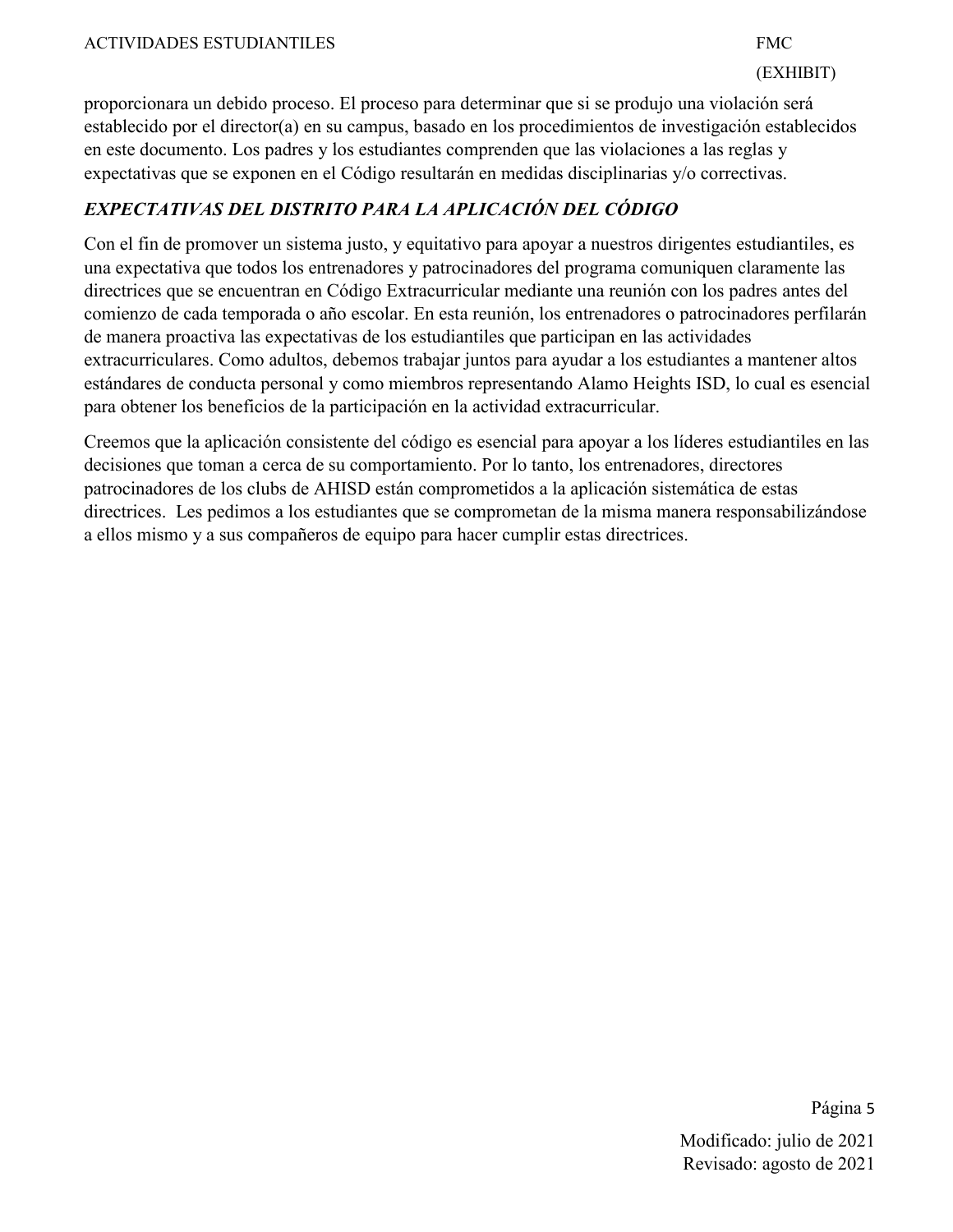### **VIOLACIONES**

#### **Drogas, Alcohol y Tabaco**

Ningún participante extracurricular, estando fuera del campus debe vender, dar, entregar, utilizar, poseer o estar bajo la influencia del alcohol o de ninguna substancia controlada (o ilegal). Además, ningún participante extracurricular debe participar en ningún evento donde alcohol o cualquier otra substancia controlada (o ilegal) sea proporcionada abiertamente o consumida por menores de edad. (si los estudiantes se encuentran en alguna situación así, deben retirarse de inmediato). *Nota: las infracciones en el campus están cubiertas por el Código de Conducta del Estudiante de AHISD.*

#### *Ofensas DURANTE de la temporada:*

- Primera Ofensa: Tres semanas de suspensión para el estudiante de participar en actividades extracurriculares (Nota: los estudiantes todavía pueden participar en la práctica durante el periodo de clase y después de la escuela).
- Segunda Ofensa: Seis semanas de suspensión para el estudiante de participar en las actividades extracurriculares (Nota: los estudiantes todavía pueden participar en la práctica durante el periodo de clase y después de la escuela).
- Tercera Ofensa (o más): La suspensión del estudiante de participar en actividades extracurriculares hasta por seis meses (y posible retiro de hasta un año completo).

#### *Ofensas FUERA de la temporada (para atletismo):*

Los estudiantes atletas que violen el código extracurricular en el período fuera de la temporada tendrán el mismo nivel de consecuencias como cuando están dentro de la temporada; Sin embargo, su suspensión será de la práctica de equipo durante su periodo de atletismo. En su lugar, los estudiantes atletas participarán en acondicionamiento de actividades relacionadas con el deporte o actividad durante ese periodo

#### **Maltrato**

Ningún participante extracurricular, estando fuera del campus, debe participar en ninguna de estas cinco formas de maltrato que son: exclusión, insultos, intimidación (bullying) (ver FFI [LEGAL], contacto físico no deseado, o actos en contra de otras personas). *Infracciones en el campus están cubiertas por el Código de Conducta del Estudiante de AHISD.* (Esto incluye el maltrato a través de la tecnología digital\*).

El maltrato específicamente viola el Código Extracurricular si cumple con los criterios descritos en FFI(LEGAL):

#### **Acoso**

Ningún participante extracurricular deberá, *mientras esté fuera del campus*, participar en el acoso prohibido *de un estudiante* según lo define FFH (LOCAL)

Página 6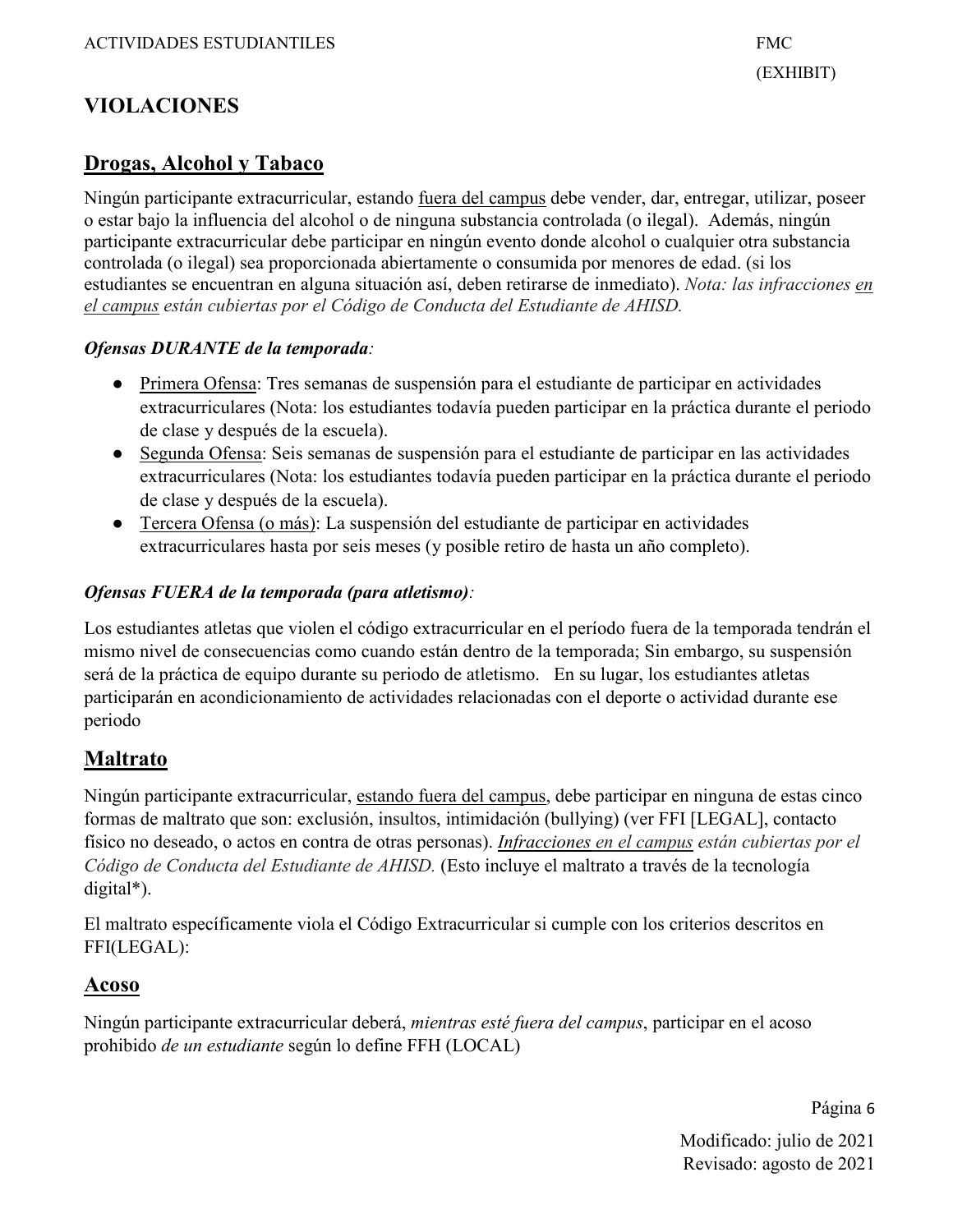Consecuencias por maltrato y acoso.

1. Si tiene efecto o tendrá efecto en dañar físicamente a algún estudiante daños a la propiedad de un estudiante o si coloca a algún estudiante en una posición de temor razonable hacia su persona o su propiedad; o

2. Si es muy severa persistente y bastante generalizada que la acción o la amenaza crea una intimidación, amenazante o entorno abusivo par algún estudiante.

- Primera Ofensa: Por lo menos un juego/suspensión de la aparición en publico
- Segunda Ofensa: Tres semanas de suspensión de la participación en actividades extracurriculares
- Tercera Ofensa: Seis semanas de suspensión de la participación en actividades extracurriculares
- (y posible retiro de hasta un año completo, según la gravedad de la ofensa)

#### **Conducta descrita en el Código de Conducta Estudiantil de AHISD castigable como delito menor o delito**

- Primera Ofensa: Nota: cada una de las siguientes partes debe completarse antes de que se realice la reinserción.
	- (1) Una semana de suspensión del estudiante en la participación en actividades extracurriculares (Nota: Los estudiantes pueden aún participar en la práctica durante el período de clase y después de la escuela);
	- (2) Dos sesiones de orientación con un orientador académico del AHISD (como mínimo 30 minutos cada una);
	- (3) Cinco detenciones durante la hora de almuerzo; y
	- (4) Cuatro horas de servicio comunitario (se debe obtener la aprobación previa de la administración).
- Segunda Ofensa: Nota: Cada una de las siguientes partes debe completarse antes de que se realice la reinserción.
	- (1) Cuatro semanas de suspensión del estudiante en la participación en actividades extracurriculares (Nota: Los estudiantes pueden aún participar en la práctica durante el período de clase y después de la escuela);
	- (2) Cuatro sesiones de orientación con un orientador académico del AHISD (como mínimo 30 minutos cada una);
	- (3) Diez detenciones durante la hora de almuerzo; y
	- (4) Ocho horas de servicio comunitario (se debe obtener la aprobación previa de la administración)
- Tercera Ofensa: La suspensión del estudiante en la participación de actividades extracurriculares hasta por seis meses (posible suspensión de hasta un año completo, según la gravedad de la ofensa).

#### **Nota para todos los tipos de infracciones: Los directrices de exención para los exámenes semestres**

Página 7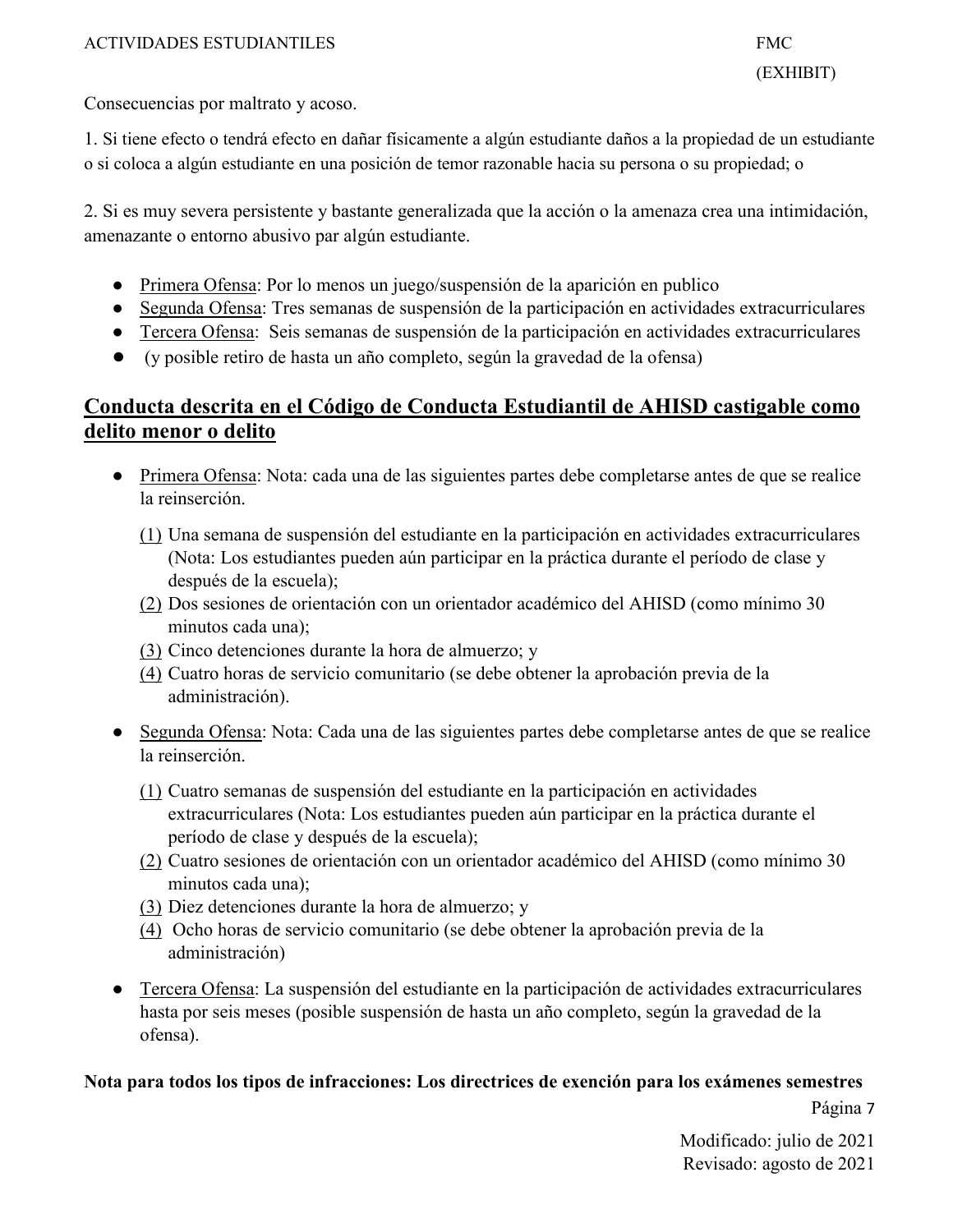#### **de AHHS tiene criterio de infracciones del Integridad Académica, consulte esos directrices en cuento de exenciones para los exámenes semestres.**

#### **Aclaraciones**

#### **1.) Comunicación Electrónica**

El AHISD espera que los estudiantes que participan voluntariamente en actividades extracurriculares mantengan los más altos estándares de conducta y un carácter fuerte en todo momento, coherente con las reglas y los requerimientos de este Código. Con ese fin, no se permite que los estudiantes usen ninguna comunicación electrónica, como sitios de redes sociales, correo electrónico o mensajes de texto, como medio para violar el Código de Conducta Estudiantil. Los padres y los estudiantes entienden y están de acuerdo en que cualquier estudiante que participe en una actividad extracurricular que se involucre en la comunicación electrónica en violación de este Código Extracurricular o el Código de Conducta Estudiantil (por ejemplo, el maltrato en línea o el acoso, la participación o la promoción de actividades ilegales) estará sujeto a las consecuencias, hasta, e incluso, la eliminación de una actividad, en consonancia con las disposiciones antes expuestas.

#### 2.) **Manual de Participación/Constitución**

Si el Manual de Participación/Constitución de la participación en actividades ha sido llenado con actividades del patrocinador con el director, esta constitución tal vez contenga consecuencias agregadas o mayores por las infracciones, ya descritas en el Código Extracurricular.

#### 3.) **Discreción del Patrocinador**

Además de las consecuencias descritas en el Manual/Constitución, cada patrocinador(s) tiene las facultades de aumentar la duración de la suspensión, o remover al estudiante permanentemente de la participación cuando la mala conducta del estudiante sea perjudicial en la representación de la actividad, escuela o comunidad.

4**.) Audiciones individuales o pruebas no están sujetas a suspensión,** por violaciones del Código Extracurricular, violaciones de la constitución / manual y consecuencias asignadas a discreción del entrenador.

### **VERIFICACIÓN DE HECHOS**

Alamo Heights ISD promueve procedimientos justos y equitativos para estudiantes que presuntamente cometieron una violación a el Código Extracurricular suponiendo que los estudiantes son inocentes hasta que se demuestre su culpabilidad por la violación del código. Estos procedimientos de aplicarán universalmente al verificar los hechos y se tomará en cuenta información de fuentes de las siguientes maneras:

-**Quejas Anónimas y Denuncias** no serán investigados con los objetivos de violaciones del Código, con la excepción de las acusaciones de maltrato/acoso escolar/hostigamiento.

-**Quejas verbales o escritas o alegatos relativos a** un estudiante recibidos por un entrenador,

Página 8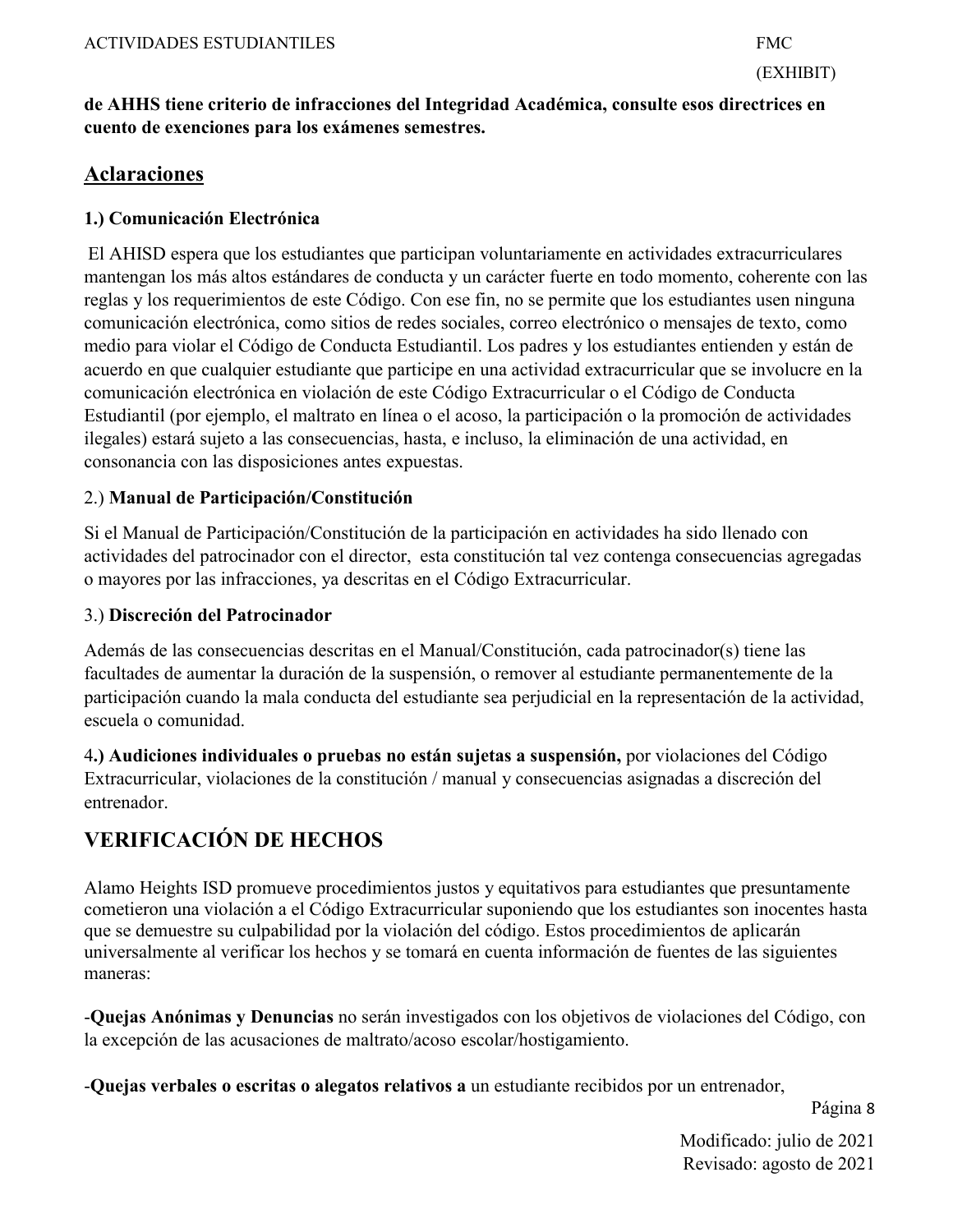patrocinador, o un administrador que levante sospechas razonables de violaciones potenciales del código será considerado y verificado por el director del campus, su representante y cuando sea necesario, un administrador de la oficina central correspondiente. Entrenadores y patrocinadores del club serán incluidos en el momento adecuado.

Una violación puede basarse en, pero no se limita a las siguientes fuentes de información:

- Información de primera mano por un empleado del distrito o por un oficial de la ley, de violación del código.
- El estudiante admite la violación a un empleado del distrito
- Información de primera mano de la violación, por múltiples fuentes que corroboraron
- Una imagen que muestre la violación (algunas veces depende de diferentes fuentes, que corroboran)
- Un correo electrónico o mensaje de texto que proporcione las pruebas de la violación
- Rumores de información NO SERÁN usados en ninguna investigación.

#### *Se podrá tener en cuenta la información procedente de los rumores, pero NO se la utilizará como un factor determinante en el resultado de ninguna investigación.*

## **PROCEDIMIENTO PARA VERIFICAR INFORMACIÓN**

En todos los casos de reportes de mala conducta que podrían resultar en consecuencias para el estudiante, una investigación debe producirse para proporcionarle a el estudiante una oportunidad razonable para el debido proceso. Los funcionarios de la escuela suponen que lo estudiantes son inocentes hasta que se demuestre culpable de la violación, por lo que los procedimientos siguientes pretenden ofrecer equidad básica y eficaz en la investigación de los hechos. La verificación del procedimiento se realizará por cualquiera de los siguientes: el entrenador, director, maestros, administrador del campus, administrador de la oficina central, y /o la combinación de alguno de los anteriores. La investigación se debe conducir de inmediato después del recibo las quejas o denuncias, pero en ningún caso las investigaciones se deben de empezar no más tarde de cinco (5) días de haber sido recibida.

Los procedimientos de investigación podrían incluir, pero no se limitan a, lo siguiente:

- 1. Una vez recibido el reporte de la supuesta violación del código, el oficial(s) de la escuela llevará a cabo las entrevistas necesarias con la persona que hizo el reporte, junto con otros testigos para reunir los datos necesarios para determinar si el acusado está o no violando el Código Extracurricular. Cuando sea posible, Los oficiales escolares deben obtener declaraciones escritas de los testigos.
- 2. Los Oficiales escolares también recopilarán y revisarán cualquier otra documentación y evidencia física, si la hay, relacionada a la investigación y mantendrán una copia para el archivo de la investigación.
- 3. Al terminar todas las entrevistas y las declaraciones de los testigos, la recopilación de las declaraciones, los oficiales escolares se reunirán con el estudiante acusado para permitirle a el

Página 9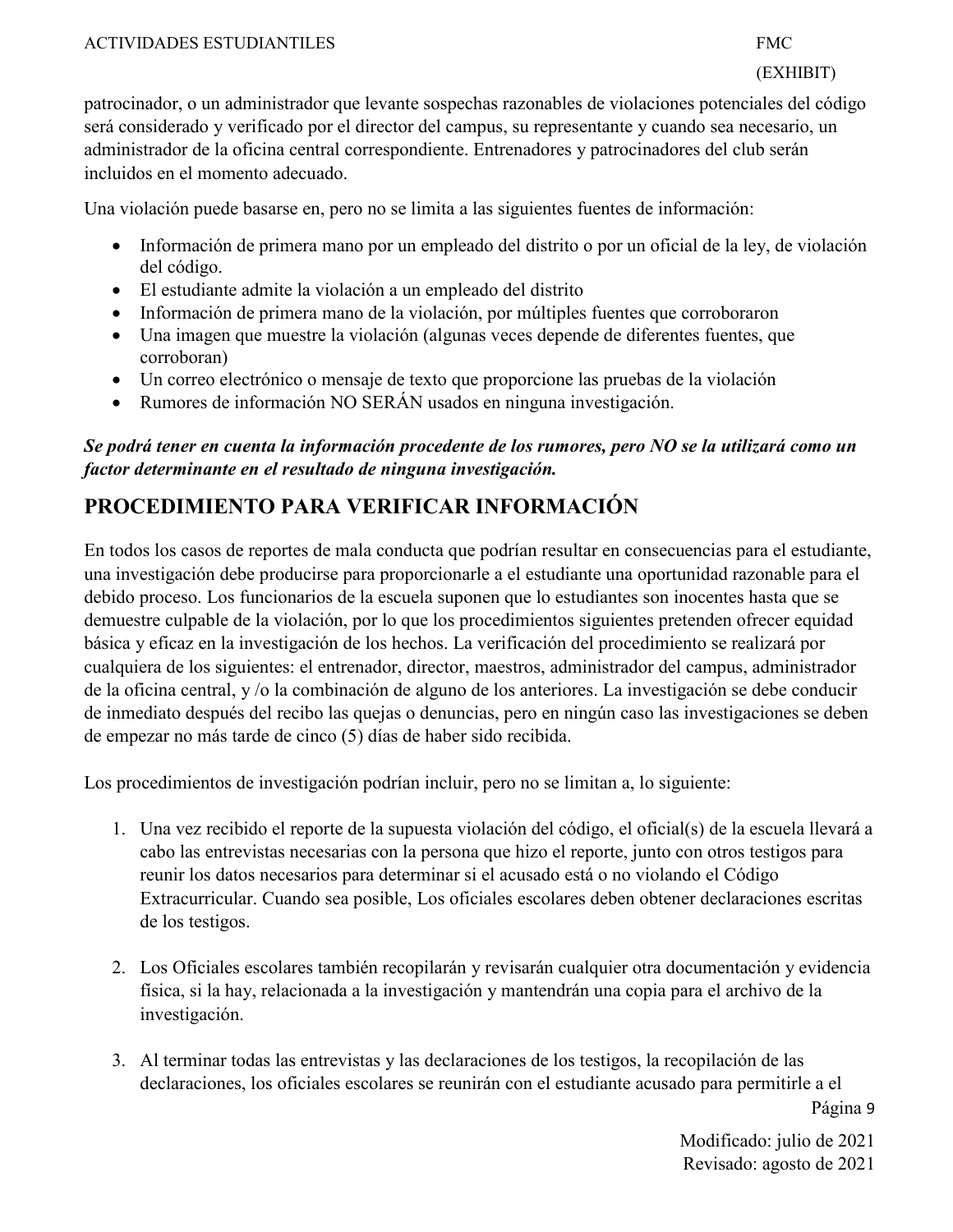alumno la oportunidad de abordar todas y cada una de las alegaciones investigadas. El estudiante debe tener el derecho de preparar y presentar una declaración escrita.

- 4. Una vez que el estudiante acusado de la violación del código respondió, los oficiales escolares deben determinar **si la preponderancia de la evidencia recaudada durante la investigación demuestra que se ha producido la infracción del Código Extracurricular, como se presumía**. *La preponderancia de evidencia significa que es más probable que no se produjo mala conducta.* Antes de hacer una determinación oficial, los oficiales escolares conduzcan una investigación consultarán con su supervisor para revisar la evidencia y las conclusiones.
- 5. Los funcionarios escolares harán todo lo posible para notificar a los padres sobre el resultado de la investigación y la asignación de las consecuencias, como se indica #6 y #7 a continuación.
- 6. Si el estudiante acusado de la violación niega la participación en la mala conducta alegada, o cualquier otra mala conducta, *y* los oficiales escolares concluyen que la preponderancia de que la otra evidencia disponible **no** apoya que cualquier mala conducta ocurrió, entonces el estudiante y los padres serán notificados que la investigación se cerró sin futuras consecuencias.
- 7. Si los oficiales escolares concluyen que la preponderancia de la evidencia demuestra que el estudiante **si violó** el Código Extracurricular, entonces el estudiante y los padres serán informados de las conclusiones y las consecuencias apropiadas que serán impuestas.
- 8. El Distrito no está obligado por ninguna investigación concurrente de la aplicación de la ley que pueda ser conducida por quejas o denuncias de mala conducta por ninguna agencia de fuera de del Distrito, obligados por los resultados de la aplicación de la ley de proceder en contra del estudiante acusado. Tales procedimientos separados y a parte de la investigación del Distrito y no se rigen por las mismas normas probatorias. El Distrito se reserva el derecho de hacer valer las consecuencias necesarias para el estudiante a pesar de los resultados de cualquier otra agencia.
- 9. Los oficiales escolares deberán proporcionar una copia de las conclusiones y consecuencias impuestas, si las hay, al estudiante y a los supervisores adecuadamente.

Si los padres del estudiante están en desacuerdo con las consecuencias o las decisiones descritas en El Código Extracurricular, y desean apelar las consecuencias o la decisión, pueden hacerlo usando la política del distrito descrita en las Política del Consejo Escolar Directiva FNG (LOCAL).

### **CONTRATO**

Previa verificación de una primera infracción del Código Extracurricular, el estudiante estará obligado a asistir a una conferencia en la que Él o Ella serán presentados con un contrato detallado de las futuras expectativas de comportamiento. El contrato será firmado por el estudiante, los padres y/o tutor legal, el administrador del plantel educativo, y su entrenador(a), director o patrocinador (y el coordinador deportivo correspondiente si así es el caso). El contrato reflejara el entendimiento de las expectativas pata

Página 10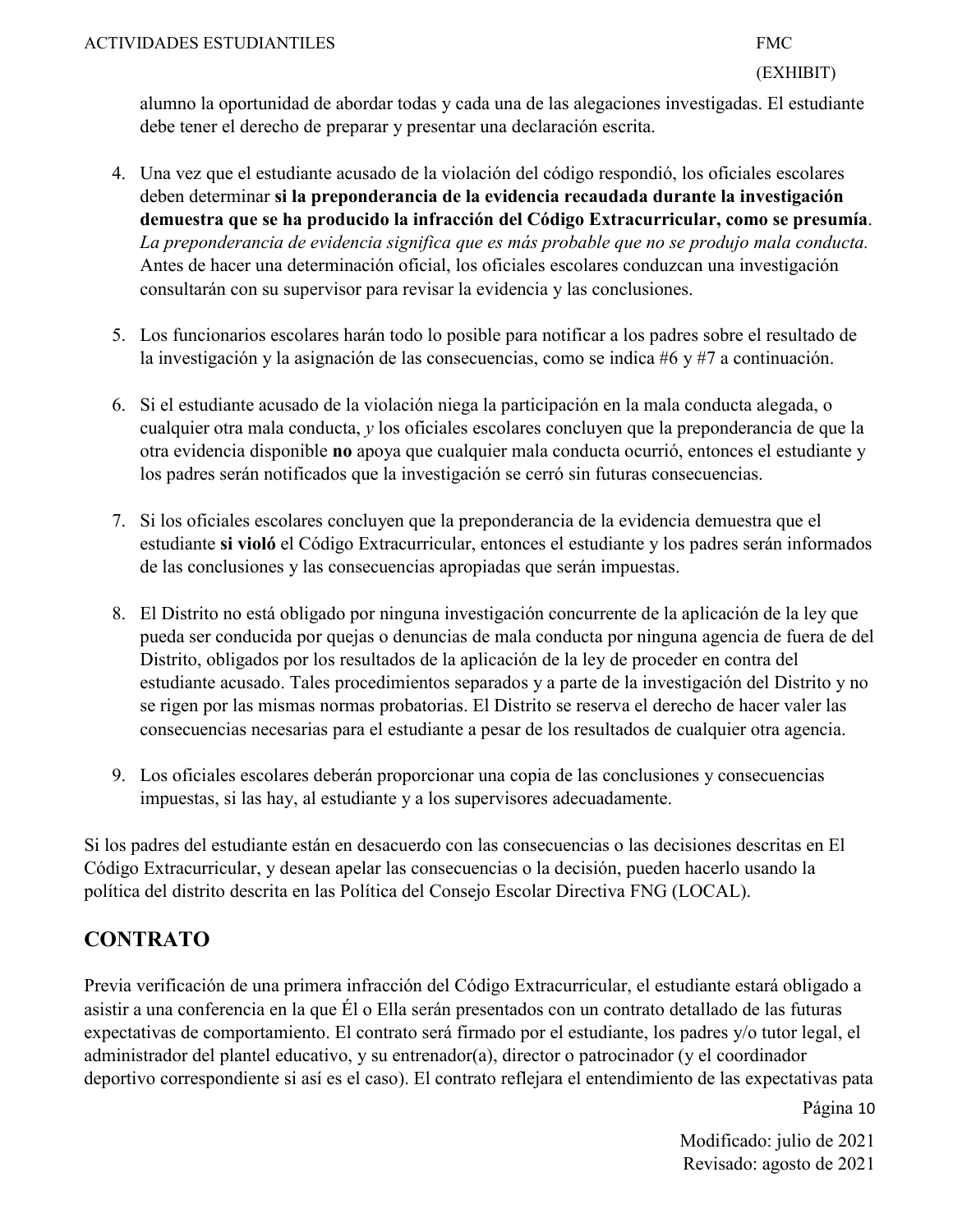futuras violaciones de la regla.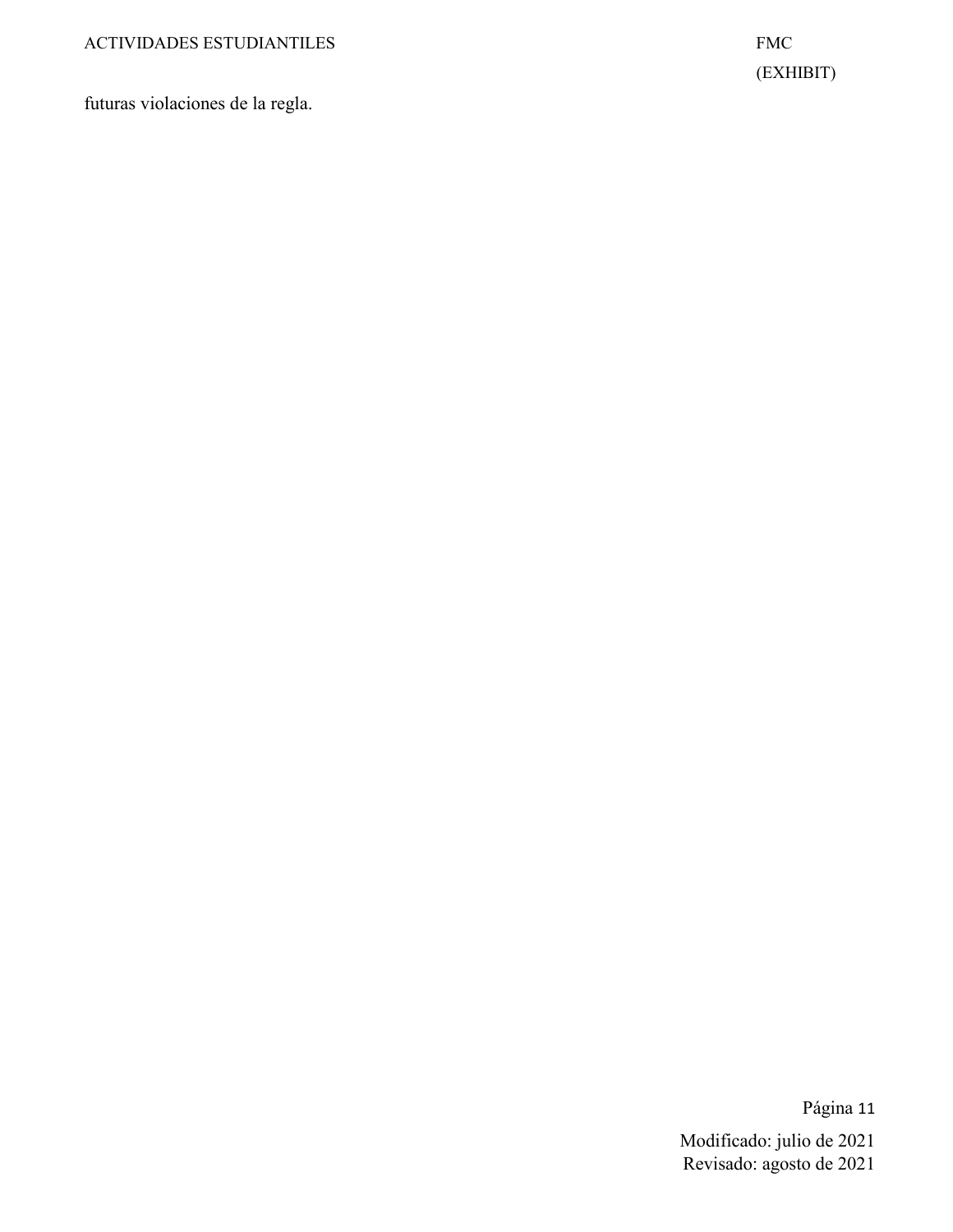#### **AVISO DE CONFERENCIA**

Contrato por violación del Código Extracurricular

Formar parte del programa extracurricular de Alamo Heights es considerado un honor y un privilegio, y no un derecho. Los estudiantes están obligados a acatar el Código Extracurricular ya sea que el estudiante esté en la escuela o no. Los estudiantes que participan en actividades extracurriculares deben cumplir con las consecuencias disciplinarias por cualquier incumplimiento del Código Extracurricular. Las consecuencias de la violación de las normas de conducta establecidas en el código son además de las consecuencias disciplinarias impuestas por los oficiales escolares para el comportamiento que viole las reglas disciplinarias del distrito establecidas en el Código de Conducta Estudiantil.

Este contrato confirma que se ha celebrado una conferencia entre el estudiante y sus padres o tutor legal, su entrenador(a), director o patrocinador, y algún administrador del recinto escolar (y el coordinador deportivo correspondiente si así es el caso).

Las consecuencias de la violación del Código Extracurricular serán las siguientes:

Las siguientes consecuencias tendrán como resultado si una furita violación del Código Extracurricular ocurriese:

\_\_\_\_\_\_\_\_\_\_\_\_\_\_\_\_\_\_\_\_\_\_\_\_\_\_\_\_\_\_\_\_\_\_\_\_\_\_\_\_\_\_\_\_\_\_\_\_\_\_\_\_\_\_\_\_\_\_\_\_\_\_\_\_\_\_\_\_\_\_\_\_\_\_\_\_\_\_\_\_\_\_\_\_ \_\_\_\_\_\_\_\_\_\_\_\_\_\_\_\_\_\_\_\_\_\_\_\_\_\_\_\_\_\_\_\_\_\_\_\_\_\_\_\_\_\_\_\_\_\_\_\_\_\_\_\_\_\_\_\_\_\_\_\_\_\_\_\_\_\_\_\_\_\_\_\_\_\_\_\_\_\_\_\_\_\_\_\_

\_\_\_\_\_\_\_\_\_\_\_\_\_\_\_\_\_\_\_\_\_\_\_\_\_\_\_\_\_\_\_\_\_\_\_\_\_\_\_\_\_\_\_\_\_\_\_\_\_\_\_\_\_\_\_\_\_\_\_\_\_\_\_\_\_\_\_\_\_\_\_\_\_\_\_\_\_\_\_\_\_\_\_\_

Este documento debe ser firmado por el estudiante y el padre, madre o tutor legal si el estudiante es reincorporado por cualquier organización extracurricular

\_\_\_\_\_\_\_\_\_\_\_\_\_\_\_\_\_\_\_\_\_\_\_\_\_\_\_\_ \_\_\_\_\_\_\_\_\_\_\_\_\_\_\_\_\_\_\_\_\_\_\_\_\_\_\_\_

 $\frac{1}{2}$  ,  $\frac{1}{2}$  ,  $\frac{1}{2}$  ,  $\frac{1}{2}$  ,  $\frac{1}{2}$  ,  $\frac{1}{2}$  ,  $\frac{1}{2}$  ,  $\frac{1}{2}$  ,  $\frac{1}{2}$  ,  $\frac{1}{2}$  ,  $\frac{1}{2}$  ,  $\frac{1}{2}$  ,  $\frac{1}{2}$  ,  $\frac{1}{2}$  ,  $\frac{1}{2}$  ,  $\frac{1}{2}$  ,  $\frac{1}{2}$  ,  $\frac{1}{2}$  ,  $\frac{1$ 

Estudiante (Nombre) Padre o Tutor (Nombre)

Estudiante (Firma) Padre o Tutor (Firma)

Fecha Fecha **Fecha** 

Entrenador, Director o Patrocinador Administrador Escolar

Página 12 Modificado: julio de 2021

Revisado: agosto de 2021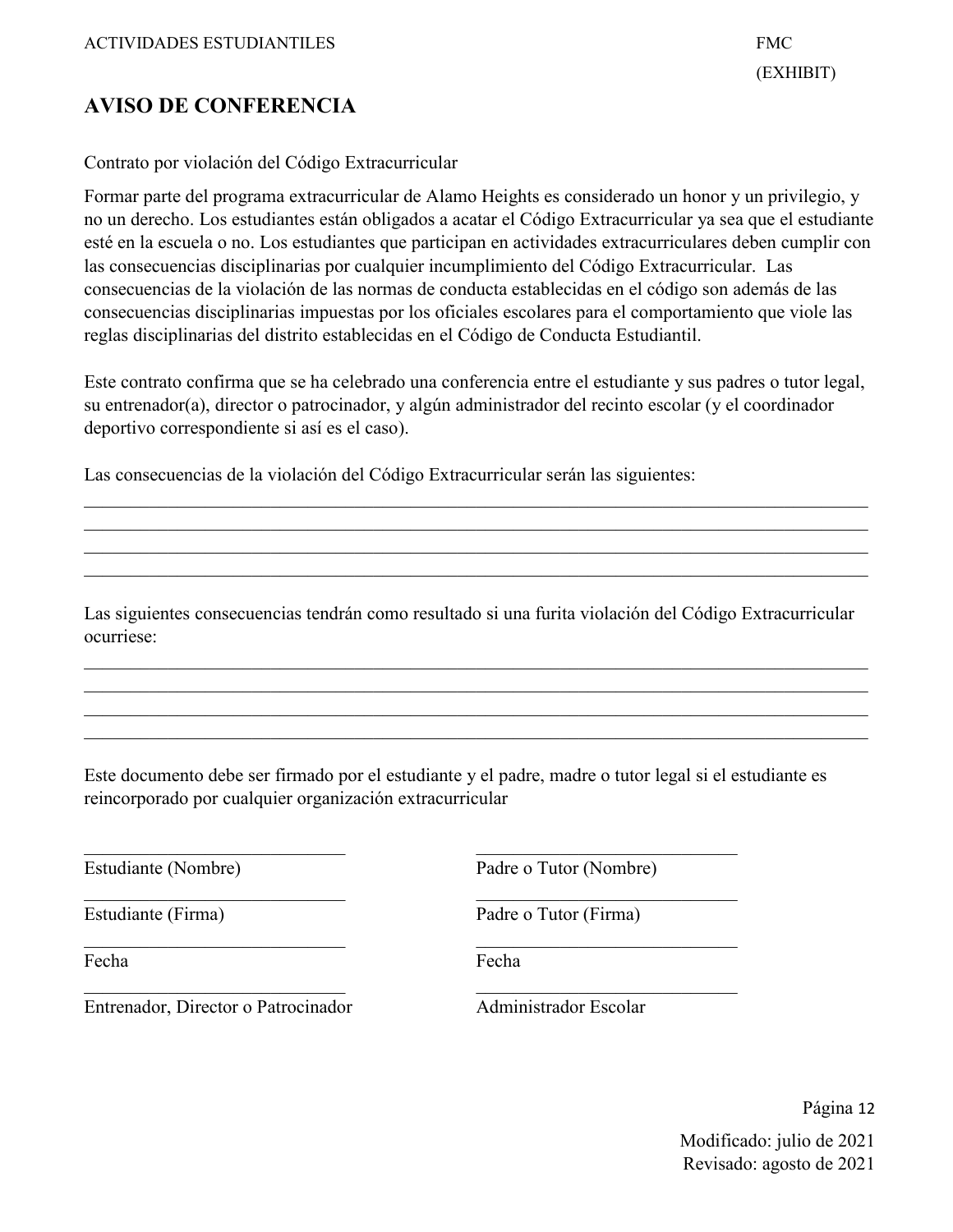#### **EL PAPEL DE LOS PADRES**

El compromiso y el apoyo de los padres son características distintivas del éxito estudiantil de Alamo Heights ISD. Ya sea participando en jugos o asistiendo a conciertos, grupos de voluntariado escolar, recaudando fondos a través de clubes de refuerzo o dar a sus propios hijos, amor y apoyo, los padres son la clave para nuestro éxito. Los padres son los primeros maestros para sus hijos, y nosotros respetamos enormemente el papel criticó que desempeñan en el desarrollo de sus hijos. Los padres y educadores tienen una oportunidad única de trabajar en sociedad, mano a mano, para el beneficio de todos los niños.

El Código Extracurricular es una de las maneras en que los padres y la escuela pueden trabajar en conjunto. Estableciendo expectativas comunes sobre el seguimiento de la ley, nosotros preparamos a nuestros estudiantes para el éxito. *Contamos con la ayuda y el apoyo de todos los padres de AHISD para asegurarnos que el Código Extracurricular sea vistió como un documento significativo para ayudar a nuestros estudiantes a tomar decisiones apropiadas con respecto a su comportamiento y apoyarlos en el desarrollo de su carácter.* Nosotros sabemos que la colaboración entre los padres y nuestro distrito depende de una confianza mutua. Este documento refleja el espíritu de colaboración entre el hogar y nuestros recintos escolares. Nuestros padres quieren lo mejor para sus hijos y nuestro personal que se dedica al servicio como entrenadores, patrocinadores, y administradores, también quieren lo mismo para los estudiantes de AHISD.

La cultura con respecto al consumo de alcohol en menores ha cambiado considerablemente. Muchas personas crecieron con un límite de beber de los 18 años, que no era reforzado muy estrictamente. También era poco conocido entonces los efectos por beber de los menores de edad. *Una de las razones por las que la ley cambió a la edad de 21 es porque el impacto que el Alcohol puede causar en el desarrollo del cerebro. Estudios han demostrado que el (46%) que desarrollaron dependencia alcohólica fueron expuestos al alcohol alrededor de la edad de 16 años* (véase la exhibición A)*.* Hoy en día, las leyes del consumo de alcohol por menores de edad son muy estrictas, y la intención de este Código Extracurricular es de asegurarse que nuestros estudiantes sigan la ley, y participen en un comportamiento saludable y comprendan las claras expectativas como representantes de la escuela a través de su participación en las actividades extracurriculares.

#### *Como padre, usted puede apoyar más a la aplicación de nuestro código de las siguientes maneras:*

-Haciendo un compromiso para comprender las expectativas y ayudar a su hijo a tomar decisiones que apoyen la responsabilidad añadida de la participación en actividades extracurriculares y clubes.

-Haciendo un compromiso de seguir la ley relacionada con la edad de consumo de alcohol y drogas.

-Participar en conversaciones continuas con sus hijos acerca de la opción de mantener el Código y cómo una elección mala que conduce a la violación de Código, impactar a su familia y amigos, la escuela y sus organizaciones extracurriculares (incluyendo a sus compañeros de equipo).

-Ayudando a los estudiantes a tomar responsabilidad cuando ellos violen el Código. Reconocer que los estudiantes algunas veces comenten errores y que el Código Code pretende ayudar a los estudiantes a tomar responsabilidad en un entorno de oportunidades limitadas cuando ellos cometen errores. Esto no pretende ser un juicio sobre el estudiante sino más bien una experiencia de aprendizaje.

Página 13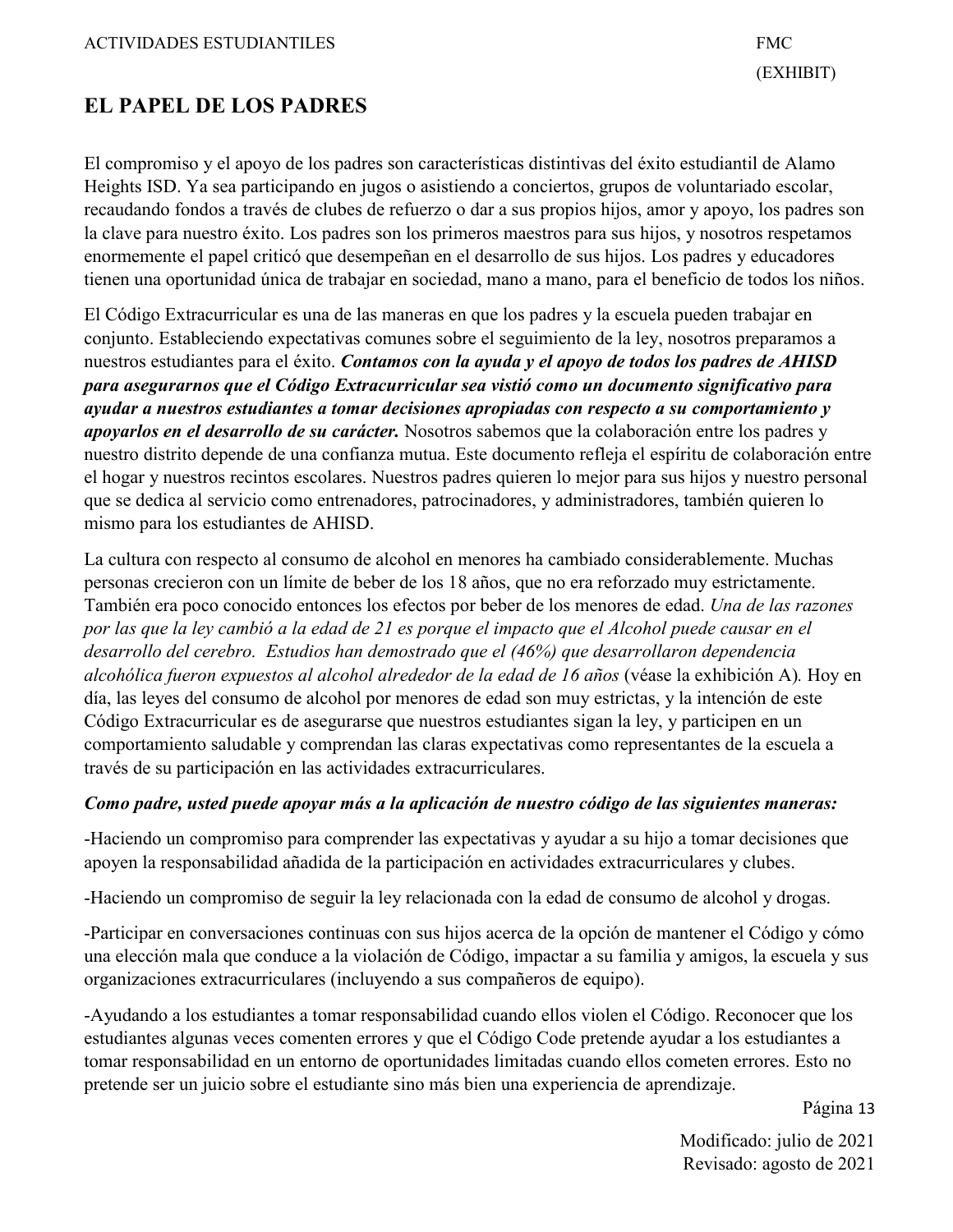-Reconociendo que, como padres de familia, frecuentemente no disponemos de todos los hechos que rodean las situaciones disciplinarias las cuales no implican directamente a nuestros propios hijos y hacer una decisión para apoyar el proceso descrito en el Código.

-Haciendo un compromiso de comunicarse directamente con otros padres cuando usted tiene información que le concierne acerca de su hijo(a).

-Notificar a la Comisión de Bebidas Alcohólicas de Texas (*TABC por sus siglas en inglés*) o a la autoridad de aplicación de la ley si usted está al tanto de algún adulto que proporcione bebidas alcohólicas o drogas a menores fuera de sus hogares para consumo, o que proporcione su casa como un lugar para que alcohol o drogas sean consumidas o proporcionadas. Nuestros estudiantes merecen estar rodeados por adultos y otros padres que sí apoyen su elección de participar en actividades extracurriculares, no adultos que pongan a nuestros niños en situaciones de que los predispongan al fracaso.

Nosotros entendemos que en algunas ocasiones el Código Extracurricular requiere que los padres se involucren en conversaciones difíciles. También sabemos que Alamo Heights es un distrito escolar que tiene pasión por la excelencia, y esta pasión requiere que tengamos unos estándares de calidad altos para nuestros hijos los cuales tal vez experimentamos cuando estuvimos en la escuela. Todos nosotros queremos lo que es mejor para nuestros hijos, y esto nos obliga a tener el coraje de examinar nuestros pensamientos y comportamientos alrededor de estos temas.

Padres, muchas gracias por su increíble apoyo.

#### **EXHIBICIÓN A**

Fuente: Beber a edad temprana está vinculado a tener un riesgo más alto de alcoholismo de por vida. (Julio 3, 2006). Recuperado 15 de febrero, 2017, desde [https://www.niaaa.nih.gov/news-events/news](https://www.niaaa.nih.gov/news-events/news-releases/early-drinking-linked-higher-lifetime-)[releases/early-drinking-linked-higher](https://www.niaaa.nih.gov/news-events/news-releases/early-drinking-linked-higher-lifetime-)[lifetime-alcoholism-risk.](https://www.niaaa.nih.gov/news-events/news-releases/early-drinking-linked-higher-lifetime-)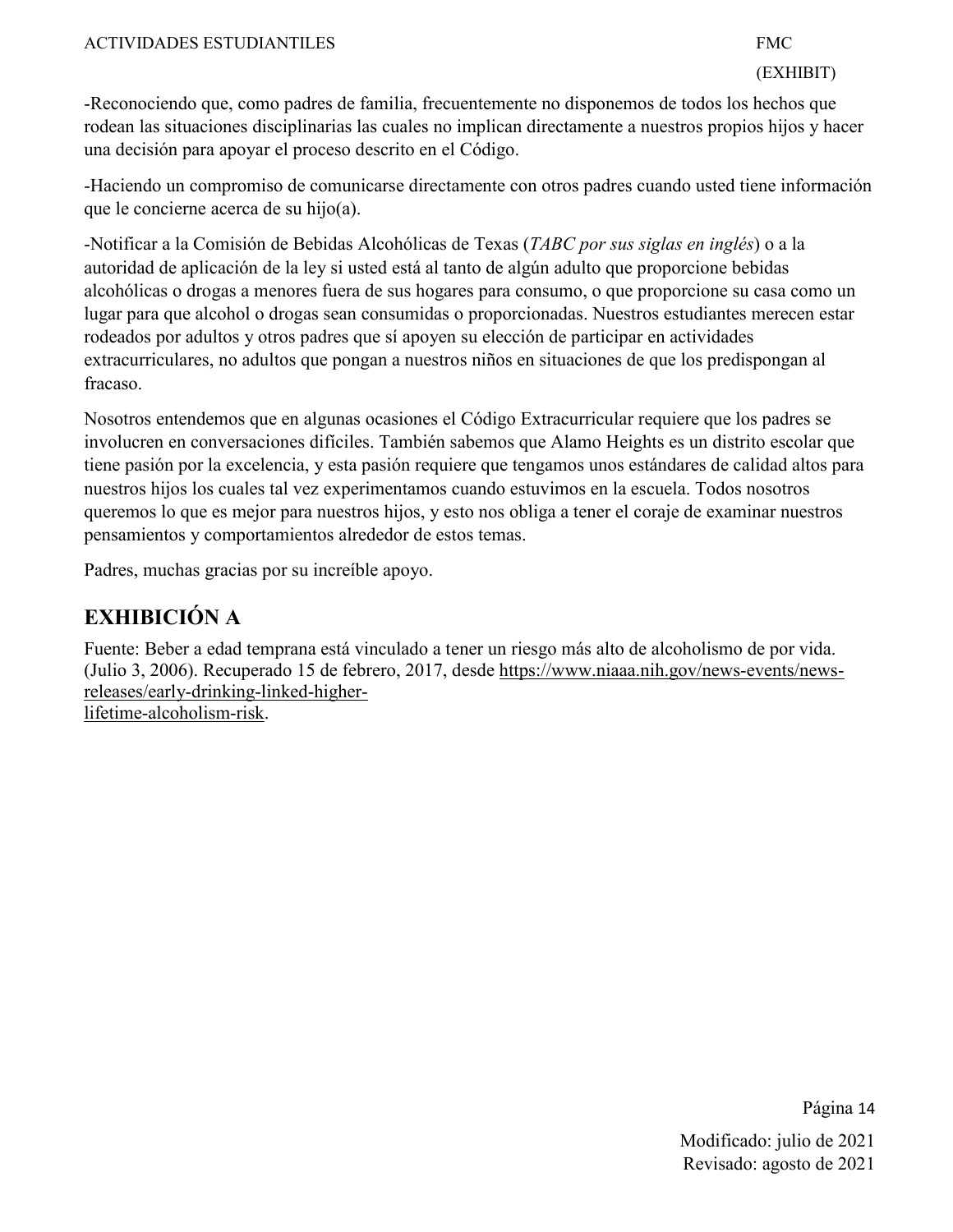#### **PREGUNTAS FRECUENTES SOBRE EL CÓDIGO EXTRACURRICULAR**

- 1. **¿Cuál es el propósito del código extracurricular?** El Perfil del Estudiante de AHISD se compromete a nutrir incluyendo el desarrollando un sentido saludable de sí mismo, empleando habilidades para la vida, y participando socialmente a nivel mundial de manera constructiva. La oportunidad de participar en actividades extracurriculares proporciona a los estudiantes experiencias particulares para el desarrollo de los atributos de a través de liderazgo y participación de equipo. Mantener conductas personales altas como un miembro de un equipo que representa Alamo Heights ISD es esencial para lograr estos objetivos. Así el Código Extracurricular pretende ayudar a los estudiantes a mantener los altos estándares de conducta personal y se responsabiliza de mantener estos estándares. Nuestro papel como escuela es trabajar juntos con los estudiantes y padres para promover el apoyo a las opciones saludables. A aprender de sus errores, y a desarrollar carácter y el proceso de cumplir con El Perfil del Estudiante.
- 2. **¿A quién le aplica el Código?** Cada uno de los estudiantes involucrados en algún club extracurricular, o actividad curricular que requiera cumplir con el Código Extracurricular. Cuando un estudiante esté involucrado en alguna de estas actividades y viole el código, se le aplicarán las consecuencias por la participación en esta actividad.
- 3. **¿Es efectivo todo el año?** Sí, el Código también cubre el tiempo fuera de la escuela, como las noches y fines de semana, días de descanso y vacaciones. Inclusive si la violación sucede durante el tiempo que nuestros atletas o estudiantes están fuera de "la temporada" también hay consecuencias disciplinarias asignadas.
- 4. **¿Hay alguna "limitación de estatutos"? Es decir, ¿Es importante cuanto tiempo atrás ocurrió la violación?** Sí. En general, las ofensas que ocurren en el mismo año escolar (incluyendo las vacaciones de verano anteriores) serán ejecutadas. Más allá de un año escolar, la aplicación depende de la gravedad de la infracción. Un acto atroz o violento cometido más allá del año anterior tal vez será necesario para garantizar el buen funcionamiento de la escuela o el equipo.
- 5. **¿Cuál es el fundamento de la razón de ser del "conocimiento de primera mano"** como el estándar que se te utiliza para investigar una presunta violación del Código? La información sobre alguien como conocimiento de primera mano acerca de una supuesta violación de código es presentada a funcionarios de la escuela mediante evidencia verificable. Los funcionarios escolares procuraran verificar lo más cerca posible como de primera mano. No debemos subestimar el potencialmente preocupante impacto en los estudiantes de los funcionarios de la escuela, preguntándole a los estudiantes por información de las violaciones. Una relación de confianza fuerte entre los estudiantes y los oficiales escolares es crucial para lograr los objetivos finales del

Página 15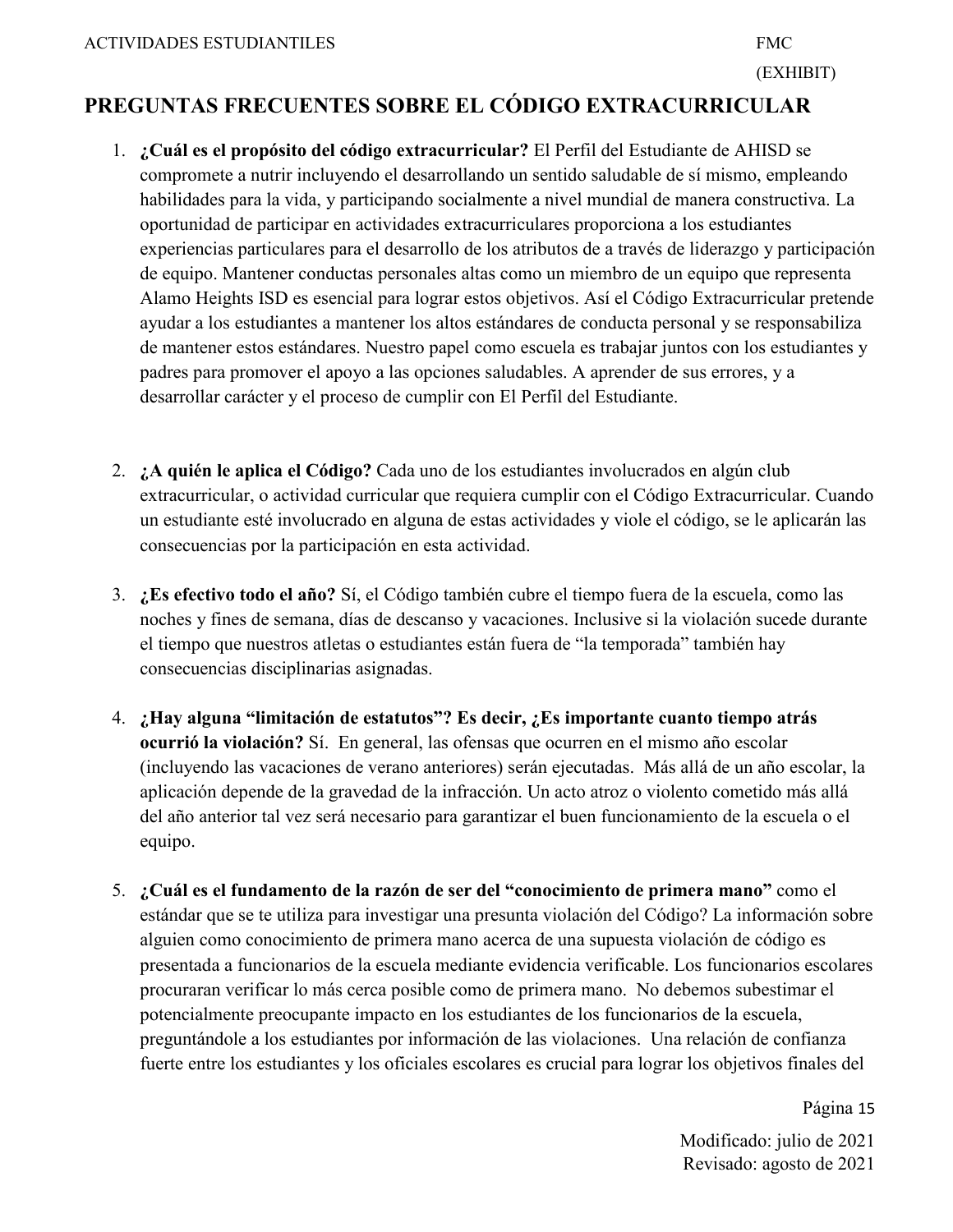Código Extracurricular. Mientras que hacemos cumplir el Código, no debemos sacrificar la dignidad de los estudiantes, el respeto, y las relaciones entre ellos durante el proceso. La manera en la cual tratamos a los estudiantes, ya que estamos investigando una acusación es ciertamente importante, y también lo es la manera en que decidimos investigar las acusaciones.

- 6. **¿Si yo estoy en una fiesta en la cual son consumidos alcohol y drogas por menores de edad, pero yo no estoy consumiendo nada, tendré problemas? ¿Esto es una violación?** Sí, presenciar un evento en el cual se están consumiendo abiertamente drogas y alcohol por menores es una violación al Código. Si el estudiante se encuentra a sí mismo en este tipo de situación, deben salir de allí inmediatamente. Nosotros sabemos que estar en este tipo de situaciones no es nada bueno para menores, y un miembro de un equipo no debe apoyar a otros (los cuales estén tomando malas decisiones que quebranten la ley) con su presencia.
- 7. **¿Qué tal que estoy en una fiesta donde no se está proporcionando alcohol o consumiendo abiertamente, y alguien llega bajo la influencia del alcohol o con alcohol? ¿Es esto considerado una violación?** No, si tu estas con otros menores que no están bebiendo, y otro menor llega, tu no estarías violando el Código. Sin embargo, si el menor empieza a distribuir alcohol a otros de tu reunión y comienzan a consumirlo, debes retirarte de inmediato por que consumir y distribuir, ahora convierte esto en una violación de Código de todos lo que permanezcan en ese lugar.
- 8. **¿Tengo derecho asistir a la Fiesta de** *Seniors* **(alumnos del último año escolar)?** Sí, asistir a las fiestas de chicas, *Senior Party* no es una violación del Código siempre y cuando alcohol no sea proporcionado y abiertamente consumido por menores allí. Nosotros queremos que disfruten su tiempo con sus amigos mientas están en la preparatoria. Sin embargo, *usted* puede saber que el alcohol y las drogas ocurren en las fiestas de Seniors, por lo que necesitas detenerte a pensar antes de asistir. No quieres ponerte a ti mismo en esa situación que posiblemente te va a meter en problemas. Si sabes que se está planeando una fiesta previa o posterior en la que se ofrecerá alcohol a los menores, toma la decisión de evitar esa fiesta.
- 9. **Si yo soy un chofer designado y me llaman para ir a recoger a un amigo que esta abajo la influencia del alcohol en una fiesta, ¿esto es una violación?** No, mientras tú no entres en la fiesta donde se está sirviendo alcohol y consumiendo drogas abiertamente, tú no estarás en violación del código. Algunas veces, tú como conductor designado entras y sales de una fiesta inmediatamente con tu amigo, eso es comprensible.
- 10. **¿Qué sucede si estoy con mi familia y yo soy el que consume alcohol? ¿es esto una violación?** Depende. La ley estatal permite que los padres proporcionen alcohol a su hijo (a) para con sumo con su padre (s), por lo que estaría permitido. Además de esto, la ley del estado no permite que otro miembro de la familia, como un hermano, tío, o tía, le proporcionen alcohol a un menor. En este punto, el Distrito seguirá lo que la ley permite con respecto a los miembros de la familia

Página 16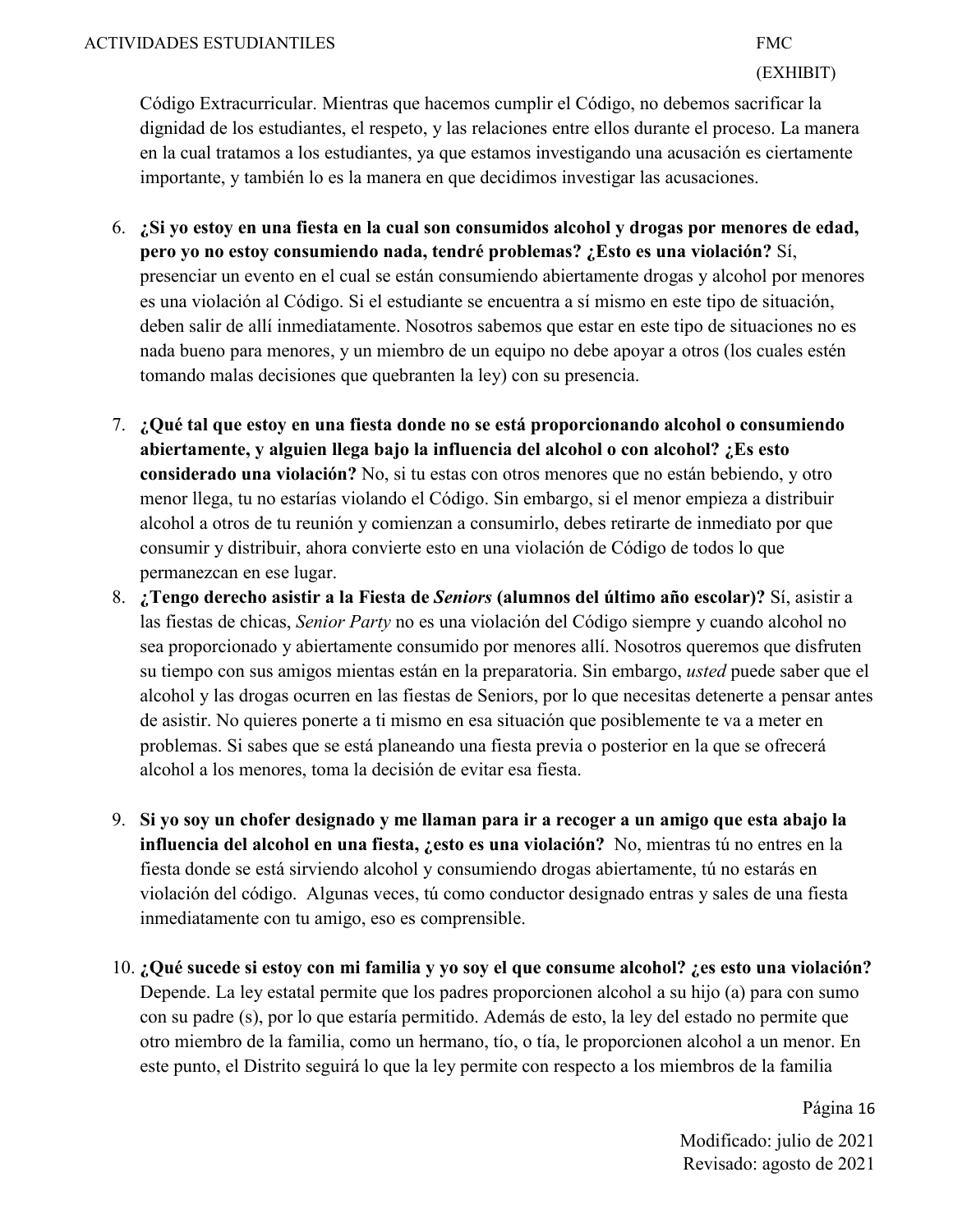proporcionando bebidas alcohólicas a sus hijos menores de edad. Es importante tener en cuenta, también, que los padres la proporcionar alcohol a menores de edad que NO sean sus hijos propios está estrictamente prohibido y actualmente es ilegal en Texas. Un menor que es sorprendido consumiendo alcohol que otro padre le proporcionó – que no es su propio padre – estará en la violación del Código. Si un Padre está violando la ley al proporcionar alcohol a menores (que no son sus propios hijos), se crea un escenario que estaría violando el Código.

- 11. **¿Por qué se eliminó la integridad académica del Código Extracurricular?** Una violación de la integridad académica puede dañar la relación de confianza entre un alumno y un maestro, pero los maestros sienten que ser capaces de reparar esa confianza en la atmosfera del salón de clases y las consecuencias en su día a día de relación con el estudiante. Cuando las actividades extracurriculares se le quitan a el estudiante, se aumenta la severidad de la situación y la toma de decisiones queda fuera del control del maestro, y en el camino de avanzar y reparar la relación estudiante-maestro, lo cual es crucial para el ambiente constructivo del aula. Basado en las aportaciones de maestros y estudiantes, hemos llegado a ver que se siente como el principio del "non bis in ídem" (un mismo hecho resulte sancionado más de una vez) tener estudiantes que reciban consecuencias en el salón de clases también (ejemplo: bajarlo de grado) y en sus actividades extracurriculares con su primera y segunda instancia de violación de integridad académica. Sin embargo, los maestros, ven que cuando se desarrolla un patrón de violación de integridad académica, como una tercera ofensa durante su estancia del estudiante en la preparatoria, entonces incrementa la severidad de las consecuencias fuera del control del maestro tomar (como la suspensión en la escuela (*ISS*) y el impacto subsecuente en el Código Extracurricular) es importante para el aprendizaje y crecimiento del estudiante.
- 12. **¿Cómo puede un estudiante ser atrapado violando el Código?** Los administradores del campus pueden encontrar información sobre una supuesta violación del código, en un diverso número de maneras. Aquí hay algunos ejemplos: un padre se podría poner en contacto con algún administrador en referencia a alguna violación que implique a su hijo u otros menores. Un estudiante podría hacer lo mismo. Alguien podría ver una imagen publicada en las redes sociales en la cual la violación podría ser aparente. Un empleado de la escuela también podría cruzarse con las imágenes en las redes sociales o ver la situación él mismo. Independientemente del método en que se den a conocer las denuncias, es importante tomar en cuenta que las denuncias sean investigadas antes de hacer una determinación acerca de si un estudiante violó o no el Código. Los estudiantes se presumen inocentes hasta que haya una preponderancia de pruebas que indiquen lo contrario. Además, es importante notar que las denuncias anónimas no serán investigadas.
- 13. **¿Tengo el derecho de saber quién me denuncio?** No. mientras que las personas están obligadas a identificarse ente los administradores escolares si una denuncia es investigada, los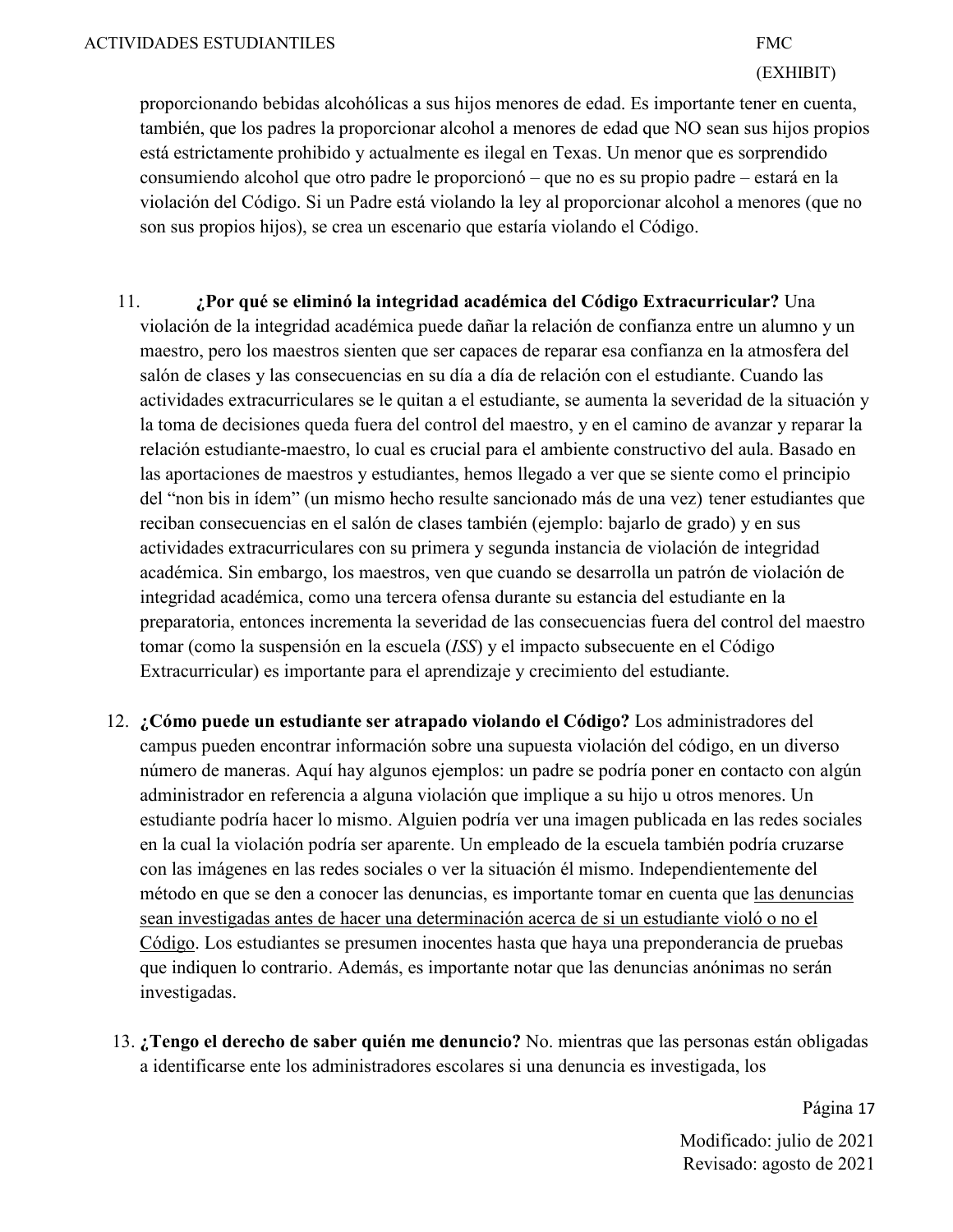administradores no pueden compartir a su Fuente de información. Proteger la confidencialidad de su fuente de información es importante, cuando se solicita por el informante, para mantener el flujo saludable de información necesario para garantizar la seguridad de todos los estudiantes. Algunas personas les temen a las represalias por proporcionar información y el interés de mantener la salud y la seguridad de los estudiantes supera la necesidad de saber quién proveyó la información.

- 14. **¿Qué pasa si la denuncia de la violación del Código se hace llegar a través de una fuente anónima? ¿Qué es lo que la escuela hace?** La escuela no investigará una violación presunta del código que viene de una fuente anónima, a menos que se trate de maltrato/acoso escolar/hostigamiento. Es importante, sin embargo, implicar a padres y estudiantes en una sociedad que anime a la comunicación abierta sobre salud y seguridad. Los administradores de los recintos escolares podrían, por lo tanto, notificar a los padres de los niños involucrados en la denuncia para que los padres estén conscientes que se ha planteado un asunto. Ninguna otra acción será tomada por la escuela, a menos que las acusaciones involucren el maltrato/acoso escolar/hostigamiento.
- 15. **¿Qué papel desempeña la línea de denuncia anónima y el Código Extracurricular?** La línea de denuncia anónima del Distrito no se creó para que tuviera algún papel en el hacer cumplir el Código Extracurricular. Desde el 2010, La línea de denuncia anónima está diseñada para reportar estudiantes o preocupaciones de seguridad en el campus, como el maltrato/acoso escolar/hostigamiento, actividades ilegales que pudieran dañar a los estudiantes o el campus en sí, o para proporcionar servicios de consejería cuando hay preocupaciones concernientes a cerca del bienestar de un menor. La escuela no investigará denuncias de violaciones del Código Extracurricular que vengan de fuentes anónimas, ya sea de la línea de denuncia anónima o cualquier otra fuente, a menos que se traten de maltrato/acoso escolar/hostigamiento. Es importante, sin embargo, implicar a padres y estudiantes en una sociedad que se atreva a la comunicación abierta sobre salud y seguridad. Los administradores de los recintos escolares podrían, por lo tanto, notificar a los padres de los niños involucrados en la denuncia para que los padres estén conscientes que se ha planteado un asunto. Ninguna otra acción será tomada por la escuela, a menos que las acusaciones involucren el maltrato/acoso escolar/hostigamiento.
- 16. **¿Cómo las imágenes encajarían como una violación?** Las imágenes son una fuente de información que los administradores de los campus pueden utilizar para investigar una denuncia de la violación de Código. Como con otras informaciones, las imágenes son parte de la información que los administradores usan para verificar los hechos del caso. Como tales, los administradores hablan con personas que podrían tener información de primera mano del evento de la imagen y los hechos que rodean a esa imagen, pueden ser una parte importante de hacer cumplir el Código por lo que podríamos lograr nuestro propósito general detrás del Código: